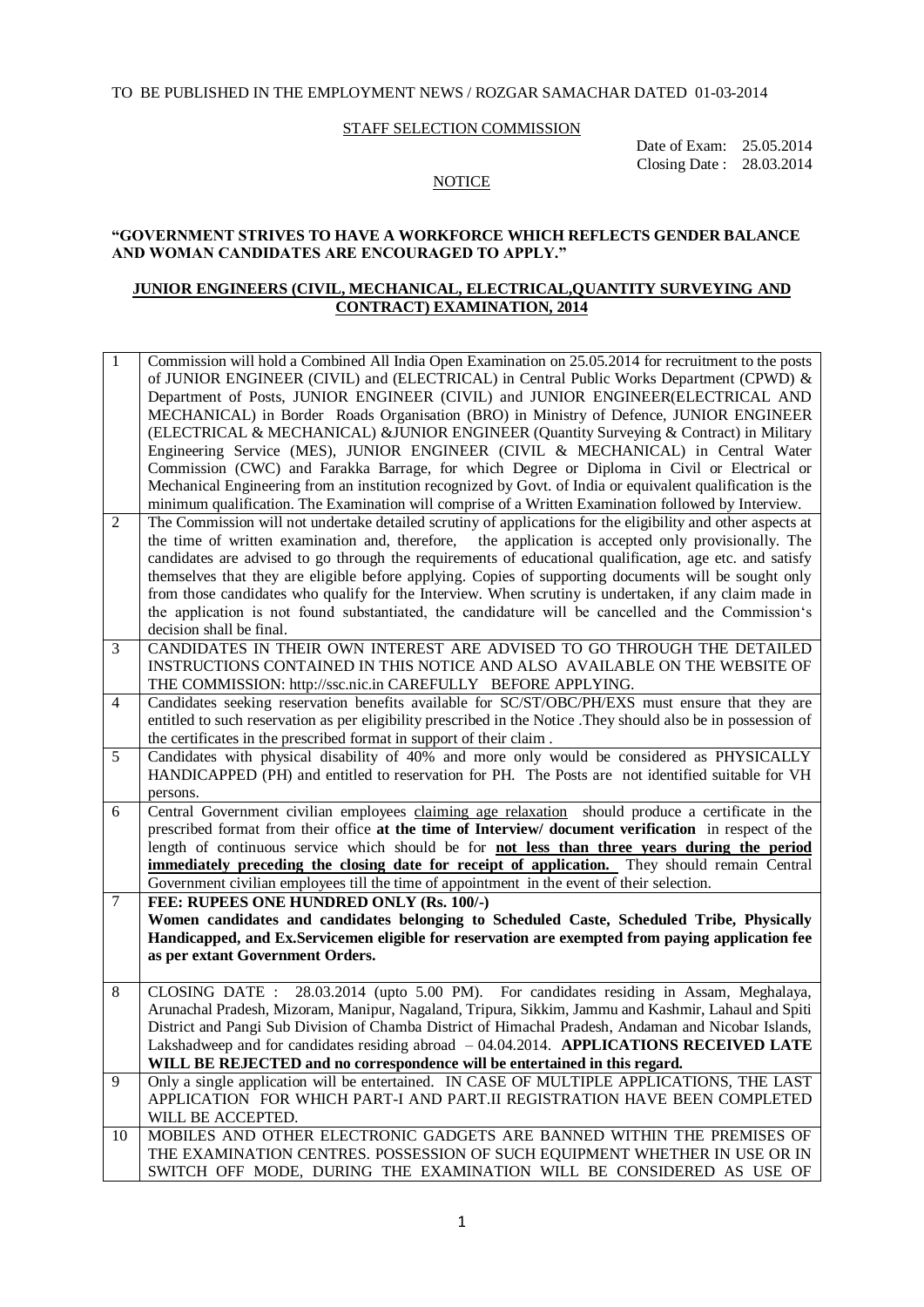|     | UNFAIR MEANS. CANDIDATURE OF SUCH CANDIDATES WILL BE CANCELLED. THEY WILL                                 |     |
|-----|-----------------------------------------------------------------------------------------------------------|-----|
|     | BE LIABLE FOR FURTHER ACTION INCLUDING INITIATION OF CRIMINAL PROCEEDINGS                                 |     |
|     | AND DEBARMENT FROM COMMISSION'S EXAMINATION UPTO 5 (FIVE) YEARS, AS MAY BE                                |     |
|     | DECIDED BY THE COMMISSION.                                                                                |     |
| 11  | ONLY ONLINE APPLICATIONS WILL BE ENTERTAINED FOR THIS RECRUITMENT. THE                                    |     |
|     | FACILITY OF ON-LINE APPLICATION WILL BE AVAILABLE FROM 01.03.2014 TO 26-03-                               |     |
|     | 2014 ( Upto 5.00PM) FOR PART-1 REGISTRATION AND 01-03-2014 TO 28.03.2014 (Upto                            |     |
|     | 5.00PM) FOR PART II REGISTERATION. CANDIDATES SHOULD RETAIN                                               | THE |
|     | REGISTRATION NUMBER ASSIGNED TO THEM ONLINE AND DETAILS OF PAYMENT OF                                     |     |
|     | FEE FOR FURTHER CORRESPONDENCE WITH THE COMMISSION. THEY SHOULD NOT                                       |     |
|     | SUBMIT PRINT OUTS OF THEIR APPLICATION TO THE COMMISSION. IN THE CASE OF                                  |     |
|     | AREAS FOR WHICH THERE IS EXTENDED CLOSING DATE, PART-I REGISTRATION                                       |     |
|     | WILL BE ACCEPTED UPTO 02.04.2014 (5.00PM) AND 04-04-2014(5.00PM) FOR PART-II                              |     |
|     | REGISTRATION.                                                                                             |     |
| 12. | Candidates may contact following Regional Help lines for clarifications, if any, in respect of            |     |
|     | filling/submitting applications:-                                                                         |     |
|     | SSC(NR) New Delhi<br>-01164715222,01165021888,01124363343,01124360840<br>(i)                              |     |
|     | SSC(CR) Allahabad<br>(ii)<br>- 05322460511,05326541021                                                    |     |
|     | SSC(SR) Chennai<br>- 09445195946,04428251139<br>(iii)                                                     |     |
|     | SSC(WR)Mumbai<br>- 09869730700,07738422705<br>(iv)                                                        |     |
|     | SSC(ER) Kolkata<br>-09477461228,09477461229<br>(v)                                                        |     |
|     | SSC(MPR) Raipur<br>(vi)<br>-09407921504,09407921505                                                       |     |
|     | SSC(KKR) Bangalore<br>(vii)<br>- 08025502520,09483862020                                                  |     |
|     | SSC(NWR) Chandigarh<br>(viii)<br>- 09915509204,09915509331                                                |     |
|     | SSC(NER) Guwahati<br>- 09207053500,09707679564<br>(ix)                                                    |     |
|     |                                                                                                           |     |
|     | Candidates <b>must</b> carry at least one photo bearing <b>IDENTITY PROOF</b> in original such as Driving |     |
| 13. | Licence, Voter Card, Aadhaar Card, Identity Card issued by University/College, Income Tax Pan Card etc    |     |
|     | to the examination centre, failing which THEY SHALL NOT BE ALLOWED TO APPEAR FOR                          |     |
|     | THE EXAMINATION.                                                                                          |     |
| 14  | In case the scanned photograph(s) appearing in the Commission's copy of Admission Certificate and or on   |     |
|     | Attendance Sheet is not clear invigilators are required to verify the identity of the Candidate with      |     |
|     | reference to the photo ID Proof and get colour photographs pasted on the Commission's copy of             |     |
|     | Admission Certificate and or on Attendance Sheet. Accordingly, candidates should bring passport size      |     |
|     | colour photographs for affixing it in the Commission's copy of Admission Certificate in the presence of   |     |
|     | Invigilator. Candidates not carrying photographs will not be allowed to appear in the examination.        |     |

**F.No. 3/1/2014- P&P-II:** Staff Selection Commission will hold on Sunday, the 25.05.2014, an open competitive examination all over the country for recruitment to the post of Junior Engineer (Civil & Electrical ) in CPWD and Department of Posts, Junior Engineer(Civil/Electrical/Mechanical) in Border Roads Organisation (BRO) of Ministry of Defence, Junior Engineer (Civil & Mechanical) in CWC and Farakka Barrage and Junior Engineer (Civil, Mechanical, Electrical and Quantity Surveying and Contracts) in MES, a Group 'B' Non-Gazetted, Non Ministerial post, classified as General Central Service (Technical) in the Pay Band of Rs.9300-34800/- plus Grade Pay Rs.4200/-,

2. **VACANCIES / RESERVATION** : Firm number of vacancies will be determined in due course.

(ii) Reservation for SC/ ST/ OBC/ ExS/ PH etc. categories is available as per extant Govt. Orders and as communicated by the departments reporting vacancies.

(iii) The posts carry All India Service Liability (AISL) i.e. the candidate, on selection, may be asked to serve anywhere in the country.

(iv) The posts have been identified suitable for the persons suffering from disabilities of forty percent and above of One Arm (OA), One Leg (OL), Both Legs (BL), Partially Deaf (PD) and Deaf (D).

### 3. **NATIONALITY / CITIZENSHIP**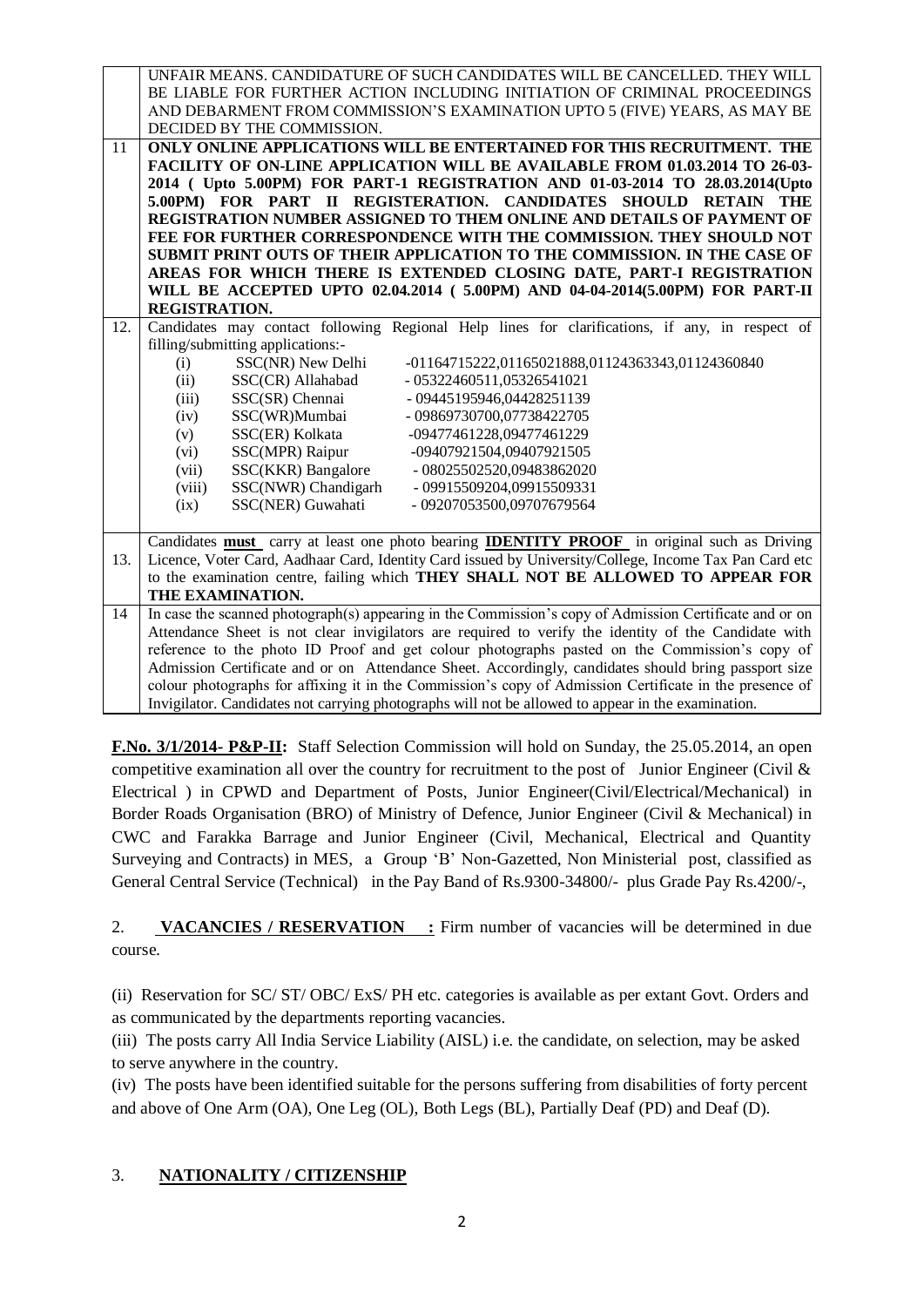A candidate must be either:

- (a) a citizen of India, or
- (b) a subject of Nepal, or
- (c) a subject of Bhutan, or

(d) a Tibetan refugee who came over to India before the 1st January 1962 with the intention of permanently settling in India, or

(e) a person of Indian origin who has migrated from Pakistan, Burma, Sri Lanka, East African countries of Kenya, Uganda, the United Republic of Tanzania(Formerly Tanganyika and Zanzibar), Zambia, Malawi, Zaire, Ethiopia and Vietnam with the intention of permanently settling in India.

Provided that a candidate belonging to categories (b), (c), (d) and (e) above shall be a person in whose favour a certificate of eligibility has been issued by the Government of India.

A candidate in whose case a certificate of eligibility is necessary may be admitted to the Examination but the offer of appointment will be given only after the necessary eligibility certificate has been issued to him by the Government of India.

# 4(A). **AGE LIMIT as on 1st January 2014 (01-01-2014).**

- (i) 18-27 years for Junior Engineer (Civil & Electrical) in CPWD and Department of Posts
- (ii) Not exceeding 30 years for Junior Engineer (Civil) and Junior Engineer (Electrical & Mechanical) in MES
- (iii) Up to 32 years for Junior Engineers (Civil & Mechanical) in CWC and Farakka Barrage.
- (iv) 18-27 Years for Junior Engineers(Quantity Surveying and Contract) in MES
- (v) Not exceeding 30 years for Junior Engineer (Civil) and Junior Engineer (Electrical & Mechanical) in Border Roads Organisation (BRO) of Ministry of Defence

Note I : As per extant Government Orders, the crucial date for age-limit is reckoned from to 01.01.2014.

Candidates should note that the Date of Birth as recorded in the Matriculation/Secondary Examination Certificate or an equivalent certificate only will be accepted by the Commission for determining the age and no subsequent request for its change will be considered or granted.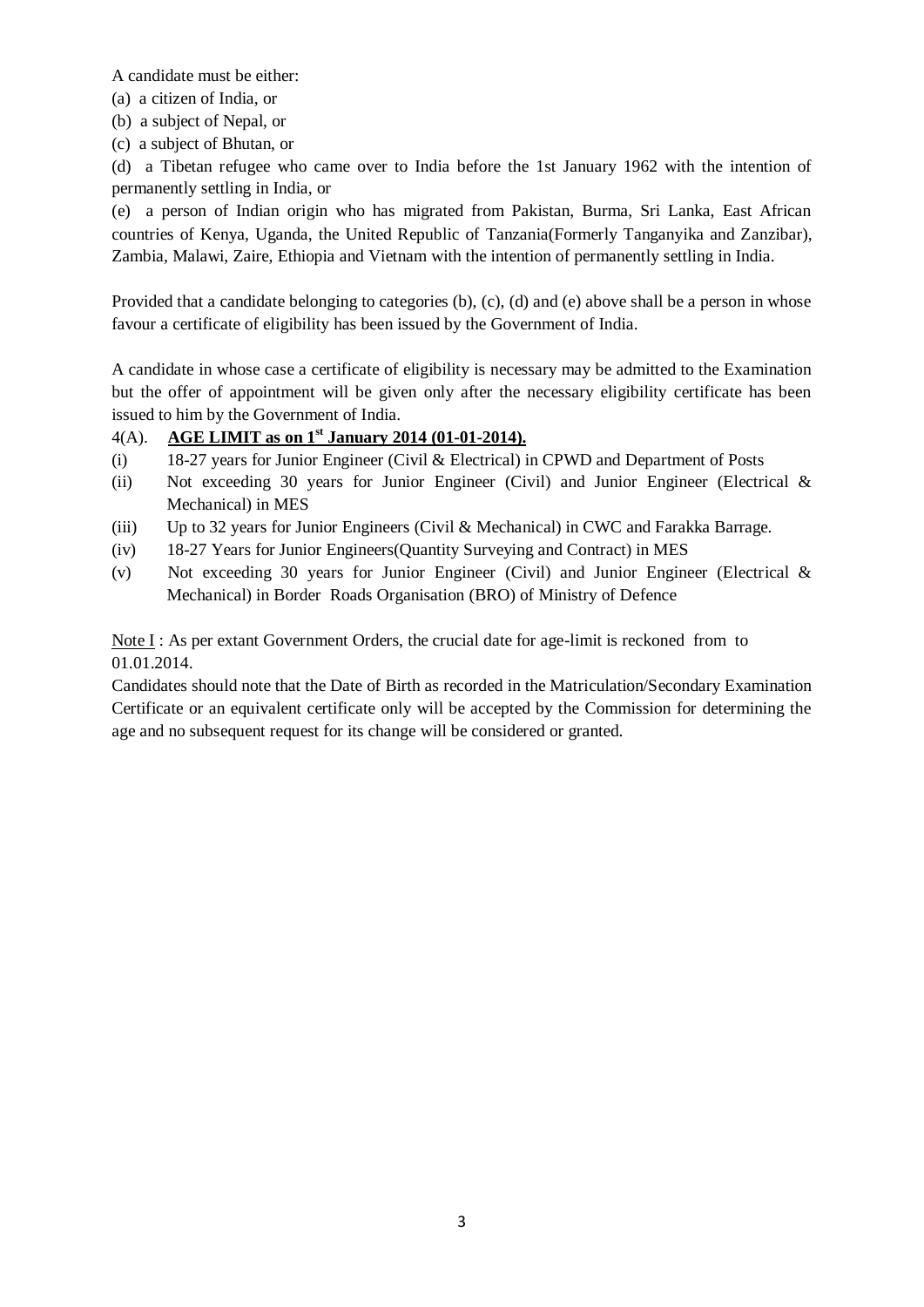Note.II: Candidates are advised to opt only for such posts for which they are within the prescribed age limits.

4.(B) Permissible relaxation of Upper age limit prescribed under para 4(A) above and Category Codes for claiming age relaxation as on date of reckoning:-

| Code            | Category                                                                                      | <b>Age-Relaxation Permissible</b>                                                                                                   |
|-----------------|-----------------------------------------------------------------------------------------------|-------------------------------------------------------------------------------------------------------------------------------------|
| No.             |                                                                                               | beyond the Upper age limit                                                                                                          |
| 01              | SC/ST                                                                                         | 5 years                                                                                                                             |
| 02              | <b>OBC</b>                                                                                    | 3 years                                                                                                                             |
| 03              | PH (OH/HH)                                                                                    | 10 years                                                                                                                            |
| $\overline{04}$ | $PH(OH/HH) + OBC$                                                                             | 13 years                                                                                                                            |
| $\overline{05}$ | $PH(OH/HH) + SC/ST$                                                                           | 15 years                                                                                                                            |
| $\overline{06}$ | Ex-Servicemen (Unreserved / General)                                                          | 03 years after deduction of the military<br>service rendered from the actual age as on<br>the closing date.                         |
| 07              | Ex-Servicemen (OBC)                                                                           | 06 years (3 years + 3 years) after deduction<br>of the military service rendered from the<br>actual age as on the closing date.     |
| 08              | Ex-Servicemen (SC/ST)                                                                         | 08 years ( $3$ years + 5 years ) after<br>deduction of the military service rendered<br>from the actual age as on the closing date. |
| 12              |                                                                                               |                                                                                                                                     |
|                 | Central Govt. Civilian Employees                                                              | 05 Years                                                                                                                            |
|                 | (General/Unreserved) who have rendered not less                                               |                                                                                                                                     |
|                 | than 3 years regular and continuous service as on                                             |                                                                                                                                     |
|                 | Closing date.                                                                                 |                                                                                                                                     |
| 13              | Central Govt. Civilian Employees (OBC) who<br>have rendered not less than 3 years regular and | 08 $(5+3)$ years.                                                                                                                   |
|                 | continuous service as on Closing date.                                                        |                                                                                                                                     |
| 14              | Central Govt. Civilian Employees (SC/ST) who                                                  |                                                                                                                                     |
|                 | have rendered not less than 3 years regular and                                               | $10(5+5)$ years                                                                                                                     |
|                 | continuous service as on Closing date                                                         |                                                                                                                                     |
| 21              | Candidates who had ordinarily been domiciled in                                               | 5 years                                                                                                                             |
|                 | <b>State</b><br>of<br>Jammu<br>$\&$<br>Kashmir<br>the                                         |                                                                                                                                     |
|                 | (Unreserved/General)                                                                          |                                                                                                                                     |
| 22              | Candidates who had ordinarily been domiciled in                                               | 8 years                                                                                                                             |
|                 | the State of Jammu & Kashmir (OBC)                                                            |                                                                                                                                     |
| 23              | Candidates who had ordinarily been domiciled in                                               | 10 years                                                                                                                            |
|                 | the State of Jammu & Kashmir (SC/ST)                                                          |                                                                                                                                     |
| 27              | Defence Personnel disabled in operation during                                                | 5 years                                                                                                                             |
|                 | hostilities with any foreign country or in a                                                  |                                                                                                                                     |
|                 | disturbed area and released as a consequence                                                  |                                                                                                                                     |
|                 | thereof (Unreserved/General)                                                                  |                                                                                                                                     |
| 28              | Defence Personnel disabled in operation during                                                | $8(5+3)$ years                                                                                                                      |
|                 | hostilities with any foreign country or in a<br>disturbed area and released as a consequence  |                                                                                                                                     |
|                 | thereof (OBC)                                                                                 |                                                                                                                                     |
| 29              | Defence Personnel disabled in operation during                                                | $10(5+5)$ years                                                                                                                     |
|                 | hostilities with any foreign country or in a                                                  |                                                                                                                                     |
|                 | disturbed area and released as a consequence                                                  |                                                                                                                                     |
|                 | thereof (SC/ST)                                                                               |                                                                                                                                     |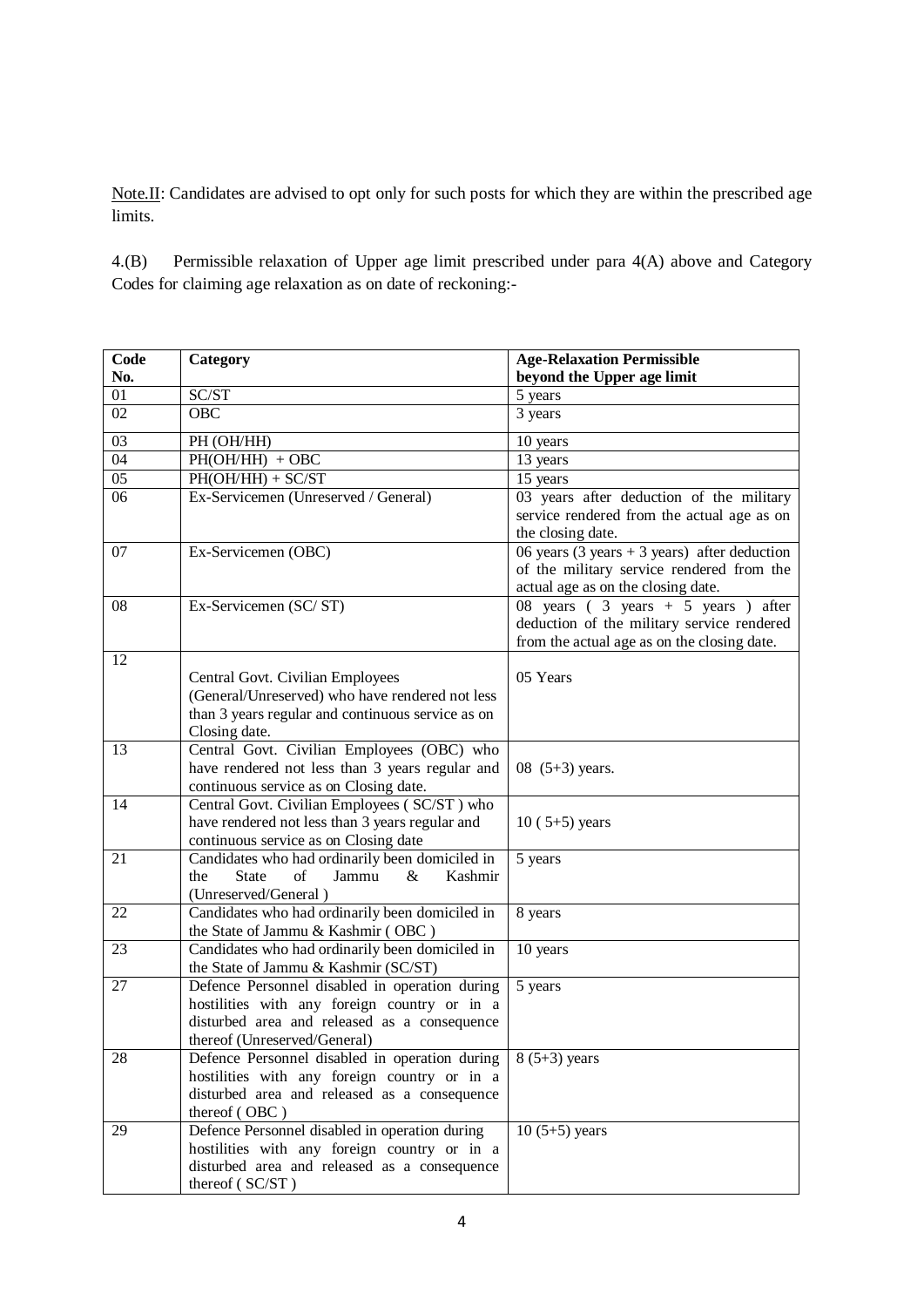NOTE-I: **Ex.Servicemen who have already secured employment in civil side under Central Government on regular basis after availing of the benefits of reservation given to ex-servicemen for their re-employment are NOT eligible for fee concession. However, they are eligible for age relaxation, as per rules.**

NOTE-II : **The period of "Call up Service" of an Ex-Serviceman in the Armed Forces shall also be treated as service rendered in the Armed Forces for purpose of age relaxation, as per rules.**

NOTE-III : The post of Junior Engineer being a Group 'B' post, there is no reservation for Ex-Servicemen category. However, benefit of age-relaxation will be admissible to Ex-Servicemen candidates, as per extant Govt. Orders.

EXPLANATION-I : An Ex-Serviceman means a person who has served in any rank whether as a combatant or non-combatant in the Regular Army, Navy, Air Force of the Indian Union, and

(i) who retired from such service after earning his/her pension. This would also include persons who are retired/retire at their own request but after having earned their pension; or

(ii) who has been released from such service on medical grounds attributable to military service/circumstances beyond his control and awarded medical or other disability pension; or

(iii) who has been released, otherwise than on his own request from such service as a result of reduction in establishment; or

(iv) who has been released from such service after completing the specific period of engagements, otherwise than at his own request or by way of dismissal or discharge on account of misconduct or inefficiency, and has been given a gratuity; and includes personnel of the Territorial Army of the following categories, namely:-

- (a) Pension holders for continuous embodied service,
- (b) Persons with disability attributable to military service; and
- (c) Gallantry award winners.

#### EXPLANATION-II :

The persons serving in the Armed Forces of the Union, who on retirement from service, would come under the category of "ex-serviceman" may be permitted to apply for re-employment one year before the completion of the specified terms of engagement and avail themselves of all concessions available to ex-servicemen but shall not be permitted to leave the uniform until they complete the specified term of engagement in the Armed Forces of the Union.

NOTE-IV: AGE CONCESSION IS NOT ADMISSIBLE TO SONS, DAUGHTERS AND DEPENDENTS OF EX-SERVICEMEN

#### 4 (C). **PROCESS OF CERTIFICATION AND FORMAT OF CERTIFICATES:**

 Candidates who wish to be considered against vacancies reserved or seek age-relaxation must submit requisite certificate from the competent authority, in the prescribed format, whenever such certificates are sought by concerned Regional/Sub Regional Offices at the time of Interview/Skill Test/Document Verification. Otherwise, their claim for SC/ ST/ OBC/ PH/ ExS status will not be entertained and their candidature/ applications will be considered under General (UR) category. The formats of the certificates are annexed. Candidates claiming OBC status may note that certificate on creamy layer status should have been obtained within three years before the closing date for receipt of application. The Commission has decided to accept OBC certificate in the prescribed format issued after the closing date of receipt of application but issued on or before the date of completion of last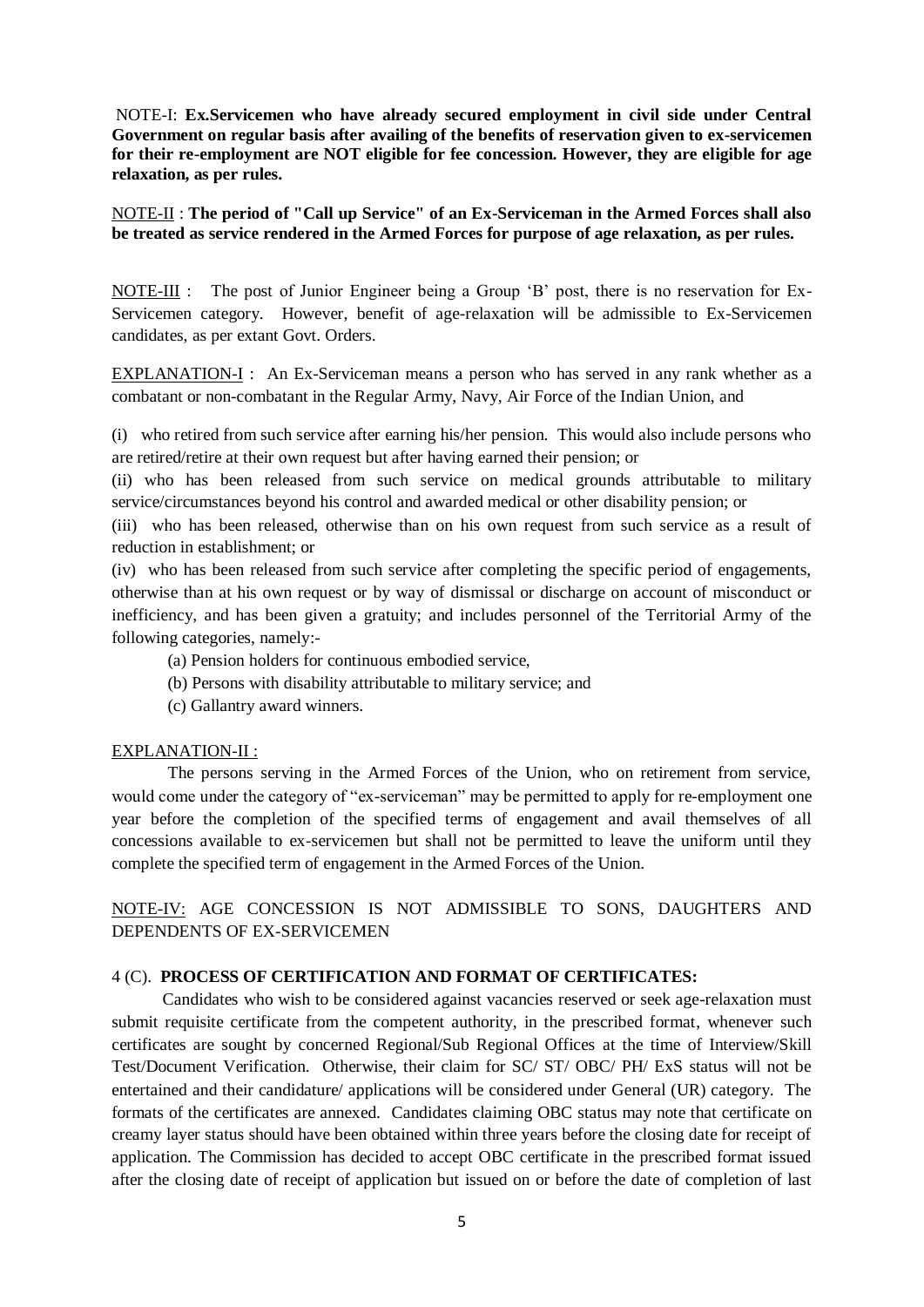tier of examination i.e. Interview/Skill Test/Document Verification as applicable in the concerned SSC Regional Office as valid proof of belonging to non-creamy layer of OBC.

NOTE I : Candidates are warned that they may be permanently debarred from the examination conducted by the Commission in case they fraudulently claim SC/ST/OBC/ExS/PH status.

| S. No.         | Post                                      | <b>Educational and Other Qualification</b>           |
|----------------|-------------------------------------------|------------------------------------------------------|
| $\mathbf{1}$   | Junior Engineer (Civil &                  | in Civil , Electrical<br>Diploma<br>Mechanical<br>or |
|                | Electrical), CPWD                         | Engineering from an institution recognized by the    |
|                |                                           | Central Government or equivalent qualification.      |
| $\overline{2}$ | Junior Engineer (Civil &                  | Three years Diploma or equivalent in Civil           |
|                | Electrical), Department of Posts          | Engineering or Electrical Engineering from an        |
|                |                                           | institution recognized by the Central Government or  |
|                |                                           | State Government.                                    |
| 3.             | (a) Junior Engineer(Civil), Border        | (a) $JE(Civil)$                                      |
|                | <b>Roads Organisation(BRO)</b>            | Three years Diploma in Civil Engineering or          |
|                | Ministry of Defence                       | equivalent from a recognised University or           |
|                |                                           | Institute.                                           |
|                |                                           | Desirable                                            |
|                |                                           | Two years working experience in the field of civil   |
|                | (b) Junior Engineer (Electrical and       | construction in monitoring and executive of          |
|                | Mechanical), Border Roads                 | projects.                                            |
|                | Organisation(BRO) Ministry of<br>Defence. |                                                      |
|                |                                           | JE(Electrical & Mechanical)                          |
|                |                                           | Three years Diploma in Engineering (Electrical or    |
|                |                                           |                                                      |
|                |                                           | Mechanical) from a recognised University or          |
|                |                                           | Institute.                                           |
|                |                                           | <b>Desirable</b>                                     |
|                |                                           | Two years working experience in the field of         |
|                |                                           | Electrical or Mechanical Engineering in the area     |
|                |                                           | of construction in monitoring and executive of       |
|                |                                           | projects.                                            |
|                |                                           |                                                      |
|                |                                           |                                                      |
|                |                                           |                                                      |
|                |                                           |                                                      |
|                |                                           |                                                      |
| 4              | (a) Junior Engineer (Civil), MES          | Degree in Civil Engineering from a recognised        |
|                |                                           | University                                           |
|                |                                           | <b>OR</b>                                            |
|                |                                           | I) Three years Diploma in Civil Engineering from a   |
|                |                                           | recognised Institute or University or Board; and     |
|                |                                           |                                                      |
|                |                                           | (II) Two years experience in Planning, Execution and |
|                |                                           | Maintenance of Civil Engineering works.              |
|                | (b) Junior Engineer (Electrical &         |                                                      |
|                | Mechanical), MES                          | Degree in Electrical or Mechanical Engineering from  |
|                |                                           | a recognised University;                             |

# 5. **MINIMUM ESSENTIAL EDUCATIONAL QUALIFICATIONS (As on 01-01-2014):**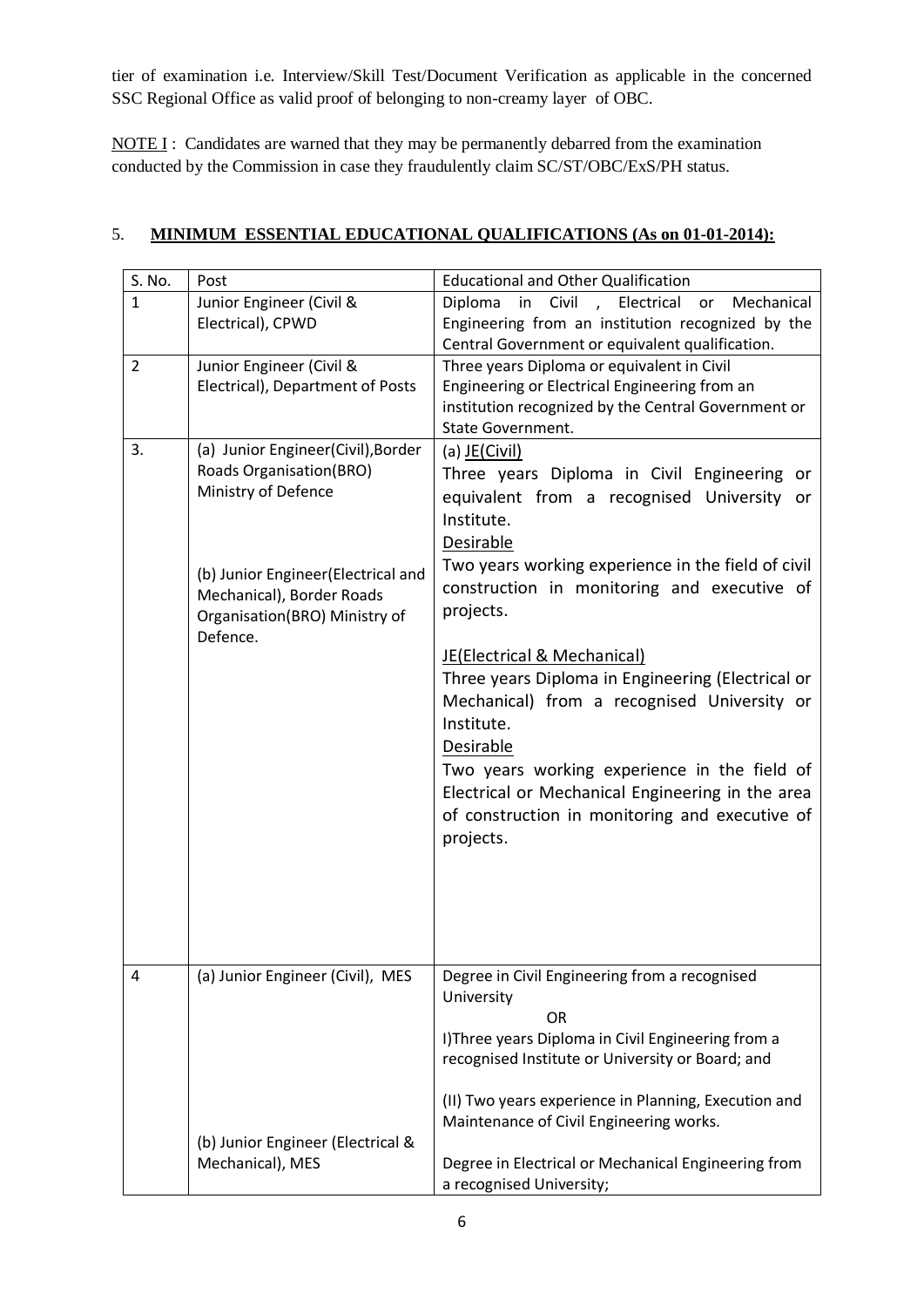|   |                                    | 0R                                                           |  |  |  |  |
|---|------------------------------------|--------------------------------------------------------------|--|--|--|--|
|   |                                    | (I) Three years diploma in Electrical or Mechanical          |  |  |  |  |
|   |                                    | Engineering from a recognised Institute or University        |  |  |  |  |
|   |                                    | or Board; and                                                |  |  |  |  |
|   |                                    | (II) Two years experience in Planning, Execution and         |  |  |  |  |
|   |                                    | Maintenance of Electrical or Mechanical Engineering          |  |  |  |  |
|   |                                    | works.                                                       |  |  |  |  |
|   | (c) Junior Engineer (QS&C) MES     | (i) 3 years Diploma in Civil engineering from a              |  |  |  |  |
|   |                                    | recognised institute/University/Board or equivalent;         |  |  |  |  |
|   |                                    | OR                                                           |  |  |  |  |
|   |                                    | (ii) Passed Intermediate examination in Building and         |  |  |  |  |
|   |                                    | Quantity Surveying Sub Divisional -II of the institute       |  |  |  |  |
|   |                                    | of Surveyors (India).                                        |  |  |  |  |
| 5 | Junior<br>&<br>(Civil)<br>Engineer | Mechanical<br>or Diploma in Civil<br>Degree<br><sub>or</sub> |  |  |  |  |
|   | Mechanical), CWC and Farakka       | Engineering from a recognised University<br><sub>or</sub>    |  |  |  |  |
|   | Barrage.                           | Institution                                                  |  |  |  |  |
|   |                                    |                                                              |  |  |  |  |

**For list of equivalent qualifications as approved by CPWD/AICTE, refer to Annexure-X.** 

NOTE-I: **As per Ministry of Human Resource Development Notification No. 44 dated 01.03.1995 published in Gazette of India edition dated 08.04.1995, the Degree obtained through open Universities/Distance Education Mode needs to be recognized by Distance Education Council, IGNOU. Accordingly, unless such Degrees had been recognized for the period when the candidates acquired the relevant qualification, they will not be accepted for the purpose of Educational Qualification.**

NOTE-II: Candidates who have not acquired the educational qualification as on (01-01-2014) will not be eligible and need not apply.

NOTE-III: All candidates who are called for appearing at the Interview will be required to produce the relevant Certificates in Original such as Mark sheets, Provisional Degree/Diploma Certificate, etc. As proof of having acquired the minimum educational qualification on or before 01-01-2014 failing which the candidature of such candidate will be cancelled by the Commission. The candidates who are able to prove, by documentary evidence that the result of the qualifying examination was declared on or before the cut off date and he/she has been declared passed, will also be considered to have met the required Educational Qualification.

NOTE-IV: ExS who have done various courses from Armed Forces which are certified by competent Authority to be equivalent to Diploma in Civil/Mechanical/Electrical Engineering are eligible to appear in the Examination.

### 6. **MODE OF PAYMENT OF FEE PAYABLE Rs.100/- (Rupees One Hundred only):**

(i) CANDIDATE MAY NOTE THAT ONLY ON LINE APPLICATIONS WILL BE ACCEPTED AT http:// ssconline.nic.in and http://ssconline2.gov.in

(ii) **The candidates should pay the requisite fee only through State Bank of India** either in the form of Challan or through SBI net banking. Women candidates and candidates belonging to Scheduled Caste, and Scheduled Tribes, Physically handicapped and Ex-Servicemen eligible for reservations are exempted from payment of fee.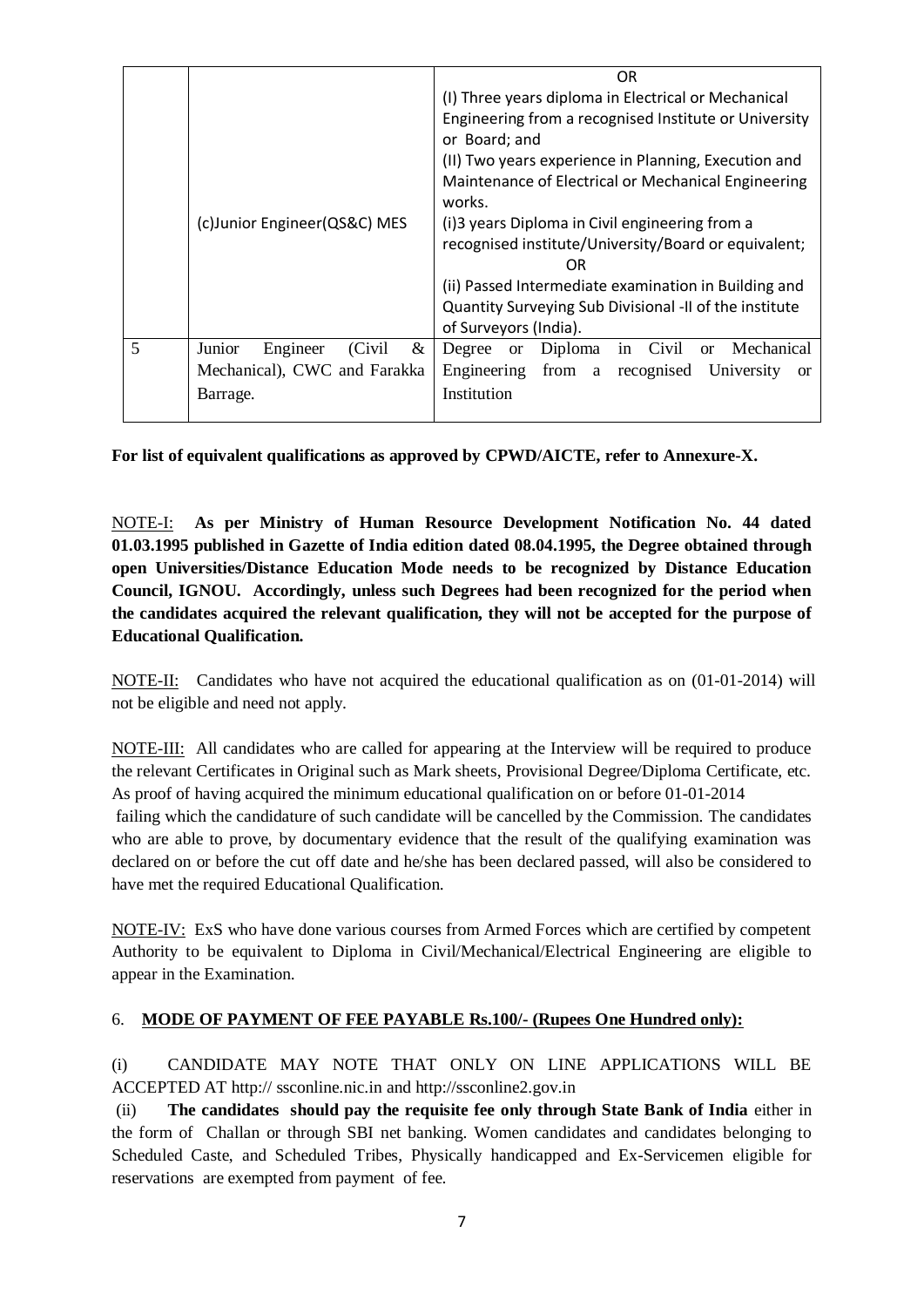NOTE I: Fee once paid will not be refunded under any circumstances.

## 7. **CENTRES OF EXAMINATION:**

A candidate must indicate the centre in the Application Form in respect of the Examination. A candidate must address the correspondence to the concerned Regional/Sub Regional Office of the Commission under whose jurisdiction the Centre selected by him / her falls.

The applications should be addressed to the Regional / Sub-Regional Offices of the Commission as indicated in the table below:-

| S.No.          | <b>Centre of Examination &amp; Centre</b> | <b>Regional/Sub-Regional office</b>              |
|----------------|-------------------------------------------|--------------------------------------------------|
|                | Code                                      |                                                  |
|                | $\overline{2}$                            | 3                                                |
| $\mathbf{1}$   | Delhi-2201, Jaipur-2405, Dehradun-        | Regional Director (NR),                          |
|                | 2002                                      | <b>Staff Selection Commission,</b>               |
|                |                                           | Block No. 12, CGO Complex,                       |
|                |                                           | Lodhi Road, New Delhi-110504.                    |
| $\overline{2}$ | Hyderabad-8002, Chennai-8201              | Regional Director (SR),                          |
|                | Puducherry(8401)                          | <b>Staff Selection Commission,</b>               |
|                |                                           | EVK Sampath Building, 2 <sup>nd</sup> Floor,     |
|                |                                           | College Road, Chennai, Tamil Nadu-600006.        |
| 3              | Kolkata-4410, Port Blair-4802,            | Regional Director (ER),                          |
|                | Gangtok-4001, Ranchi-4205,                | Staff Selection Commission, Nizam Palace,        |
|                | Bhubaneswar-4604                          | Ist M.S.O. Building (8 <sup>th</sup> Floor),     |
|                |                                           | 234/4 A. J. C. Bose Road,                        |
|                |                                           | Kolkata, West Bengal - 700020                    |
| 4.             | Mumbai-7204, Nagpur-7205, Panaji-         | Regional Director (WR),                          |
|                | 7801, Ahmedabad - 7001                    | <b>Staff Selection Commission,</b>               |
|                |                                           | Ist Floor, South Wing, Pratishta Bhawan,         |
|                |                                           | 101 Maharshi Karve Road, Mumbai                  |
|                |                                           | Maharashtra - 408020.                            |
| 5.             | Allahabad-3003, Patna-3206,               | Regional Director (CR),                          |
|                | Lucknow-3010                              | Staff Selection Commission, 21-23 Lowther        |
|                |                                           | Road, Allahabad, Uttar Pradesh - 211002.         |
| 6.             | Guwahati (Dispur)-5105, Itanagar-         | Regional Director (NER),                         |
|                | 5001, Imphal-5501, Shillong-5401,         | <b>Staff Selection Commission,</b>               |
|                | Aizwal-5701, Kohima-5302, Agartala-       | Housefed Complex, West End Block, Last           |
|                | 5601, Churachandpur-5502                  | Gate, Beltola Basistha Road, Dispur              |
|                |                                           | Guwahati, Assam-781006.                          |
| 7.             | Bengaluru-9001,                           | Regional Director (KKR),                         |
|                | Thiruvananthapuram-9211,                  | <b>Staff Selection Commission,</b>               |
|                | Kavaratti-9401                            | 1 <sup>st</sup> Floor, "E" Wing, Kendriya Sadan, |
|                |                                           | Koramangala, Bangalore, Karnataka-560034.        |
| 8.             | Raipur-6204, Bhopal-6001                  | Dy. Director (MPR),                              |
|                | Jagdalpur-6203                            | <b>Staff Selection Commission,</b>               |
|                |                                           | J-5 Anupam Nagar, Raipur                         |
|                |                                           | Chhatisgarh-492001.                              |
| 9.             | Chandigarh-1601, Jammu-1004,              | Dy. Director (NWR),                              |
|                | Srinagar (J&K)-1007, Shimla-1203,         | <b>Staff Selection Commission,</b>               |
|                | Baramula-1002                             | Block No. 3, Ground Floor, Kendriya Sadan        |
|                |                                           | Sector-9, Chandigarh-167017.                     |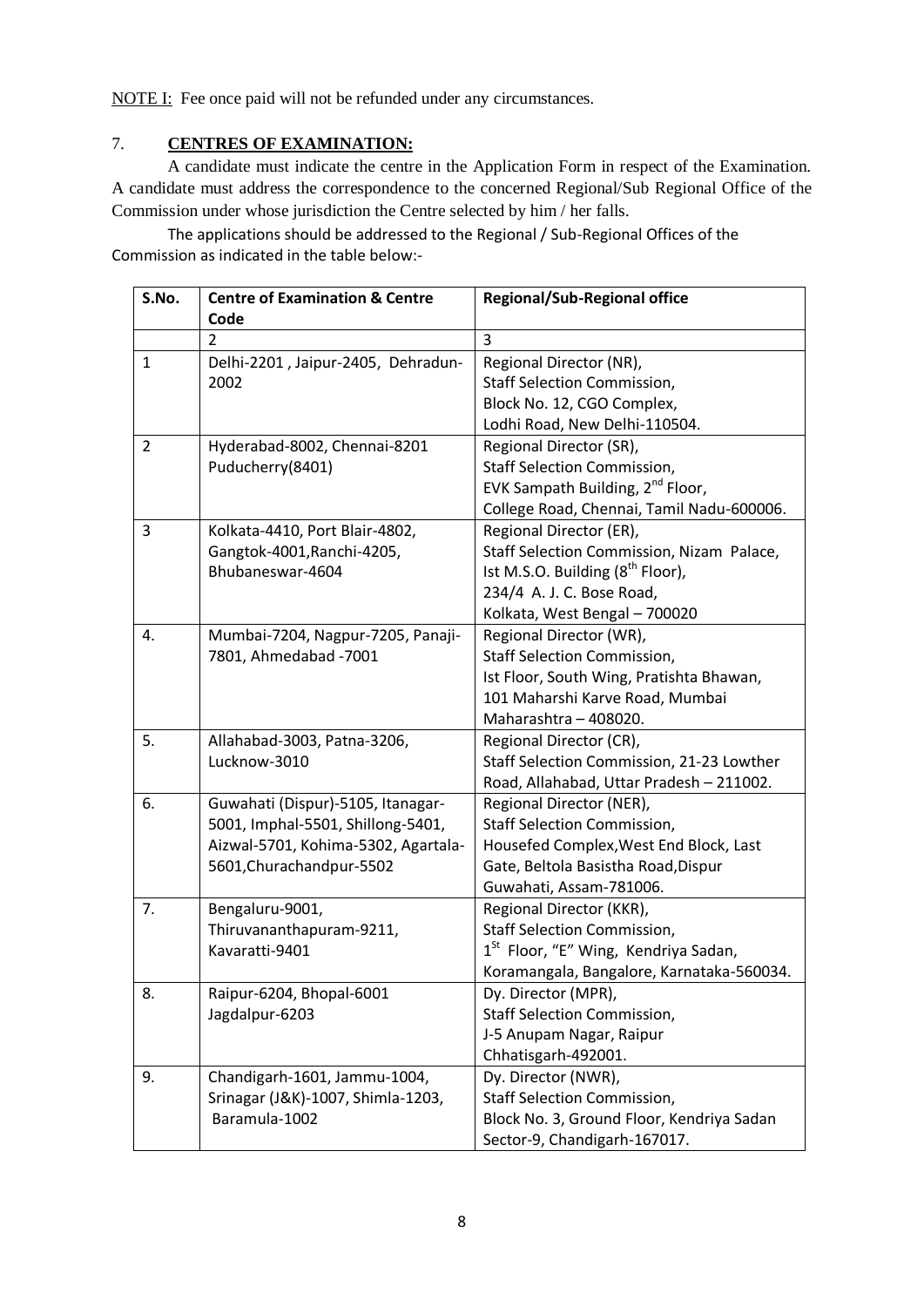NOTE I: No change of Centre of Examination will be allowed under any circumstances. Hence, the candidates should select the centres carefully and indicate the same correctly in their applications. The Commission considers only applications supported by documentary evidence from those serving in Armed Forces or Central Armed Police Forces for change of centre, if they are posted out due to operational reasons.

NOTE II: The Commission reserves the right to cancel any Centre and ask the candidates of that centre to appear from another centre. Commission also reserves the right to divert candidates of any centre to some other Centre to take the examination.

## 8. **SCHEME OF EXAMINATION:**

The examination will be conducted in two stages:

| А. | Written Test | $(500 \text{ marks})$ |
|----|--------------|-----------------------|
|    |              |                       |

B. Interview (100 marks)

Written Test:

| Papers                                                    | Subject                                                                                                           | Maximum<br><b>Marks</b> | Duration &<br><b>Timings</b>         |
|-----------------------------------------------------------|-------------------------------------------------------------------------------------------------------------------|-------------------------|--------------------------------------|
| Paper-I<br>Objective type                                 | (i)<br>General Intelligence &<br>Reasoning                                                                        | 50                      | 2 Hours                              |
| (OMR Answer<br>Sheets will be provided<br>for this Paper) | <b>General Awareness</b><br>(ii)<br>(iii)<br>Part-A<br><b>General Engineering</b><br>(Civil & Structural)         | 50                      | [10.00 AM to<br>12.00 Noon]          |
|                                                           | <b>OR</b><br>Part-B<br><b>General Engineering</b><br>(Electrical)                                                 | 100                     |                                      |
|                                                           | <b>OR</b>                                                                                                         |                         |                                      |
|                                                           | Part-C<br><b>General Engineering</b><br>(Mechanical)                                                              |                         |                                      |
| Paper-II<br>Conventional<br>Type                          | Part - A General Engineering<br>(Civil & Structural)<br><b>OR</b><br>Part – B General Engineering<br>(Electrical) | 300                     | 2 Hours<br>$[2.00$ PM to<br>4.00 PM] |
|                                                           | <b>OR</b><br>General Engineering<br>Part-C<br>(Mechanical)                                                        |                         |                                      |

NOTE-1: In Paper-I and Paper-II for General Engineering, the candidate will be required to attempt only one part i.e. Part-A or Part-B or Part-C as per option given in the application form by the candidate. In other words, the candidates appearing for the post of Junior Engineer (Civil), Junior Engineer(Quantity Surveying & Contract) should attempt Part A (Civil & Structural) of Paper-I and Paper-II and the candidates appearing for the post of Junior Engineer (Electrical) should attempt Part-B (Electrical) and the candidates appearing for the post of Junior Engineer (Mechanical) should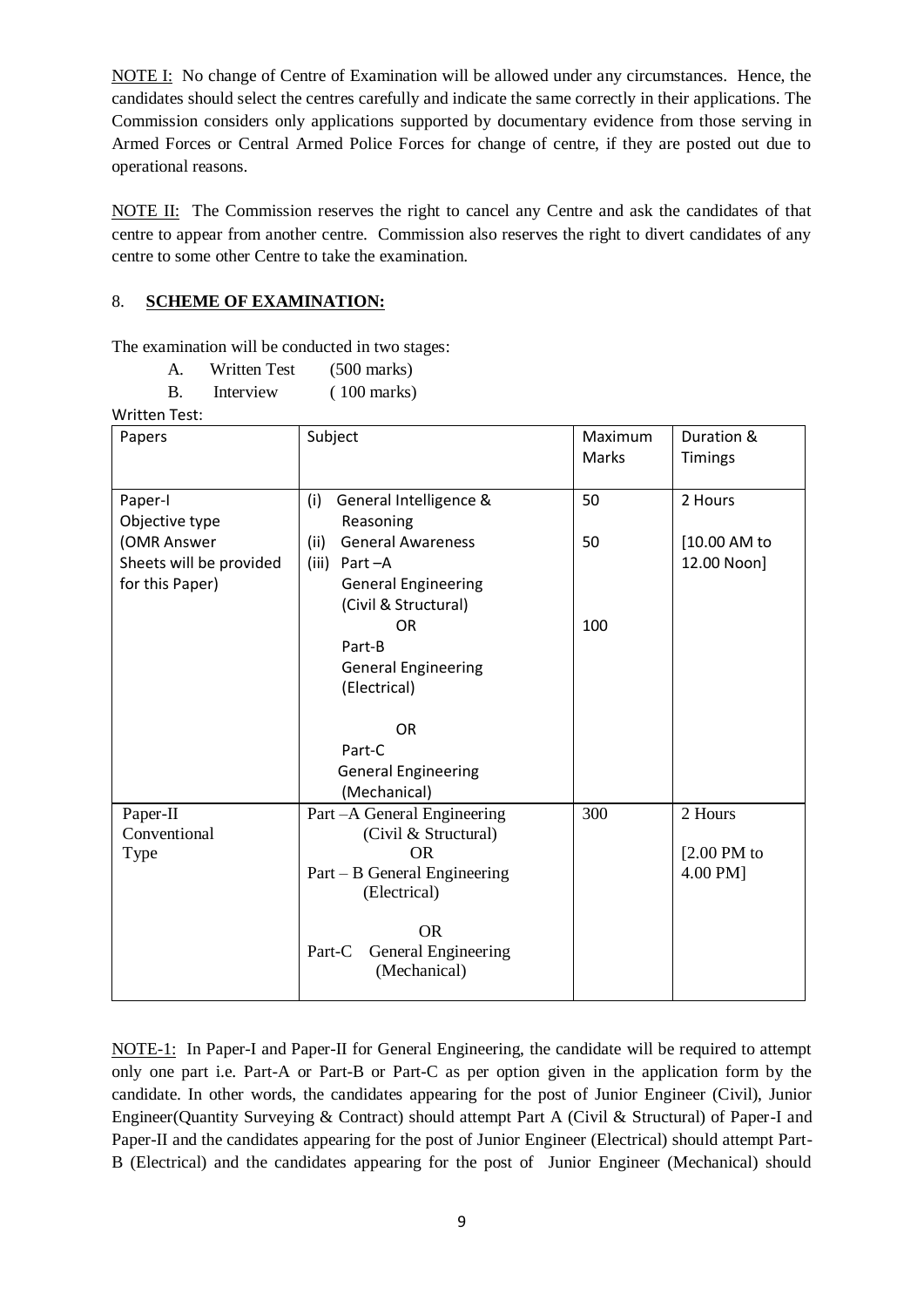attempt Part C ( Mechanical) of Paper-I and Paper-II failing which he/she would be awarded ZERO marks.

NOTE-2: Candidates are allowed to bring their own Slide–Rule, Non Programmable Calculator, Logarithm Tables and Steam Table for Paper-II only. They are not allowed to use such aids for Paper-I.

NOTE-3: Paper-I will consist of Objective Type Multiple Choice questions only. Answersheets of Paper-II (Conventional Type) will be evaluated in respect of only those candidates who qualify in Paper-I at the standard as decided/fixed by the Commission at its discretion.

Note-4: Candidates are not permitted to use Mobile Phone or any other electronic / electrical device other than those specifically permitted in Note-2. Candidates must not, therefore, bring Mobile Phone or any other electronic /electrical device not specifically permitted inside the Examination premises. Possession of these items, whether in use or not, will be considered as "use of unfair means" in the Examination and candidature of such candidates will be cancelled forthwith. Such candidates are also liable for debarment upto a period of 5 years and/or criminal prosecution.

Note-5: There will be negative marking of 0.25 marks for each wrong answer in Paper-I. Candidates are, therefore, advised to keep this in mind while answering the questions.

Note-6: Commission will place the answer keys of Paper-I on its website in about 7 days of the Examination. Objections and claims if any, received within the time limit specified while placing answer keys will be examined by the Commission with the help of experts, if necessary.

#### **B. Interview: 100 marks**

NOTE-I**:** Only those candidates who secure at least the minimum qualifying marks in the written examination as may be fixed by the Commission at its discretion, will be eligible to appear in the Interview. The interview will be held at places as may be decided by the Commission.

NOTE-II: SC/ST candidates called for interview will be paid TA as per Government Orders. However, no TA is payable to any candidate for appearing in the written examination.

#### NOTE-III: **Canvassing in any form whatsoever will lead to cancellation of the candidates.**

Note-IV: The Commission, at its discretion may fix different minimum qualifying marks in interview for General and Reserved category candidates.

### 9. **SYLLABUS**

The standard of the questions in Engineering subjects will be approximately of the level of Diploma in Engineering (Civil/ Electrical/ Mechanical) from a recognized Institute, Board or University recognized by All India Board of Technical Education. All the questions will be set in SI units. The details of the syllabus are given below:

### **Paper-I**

(i) **General Intelligence & Reasoning:** The Syllabus for General Intelligence would include questions of both verbal and non-verbal type. The test may include questions on analogies,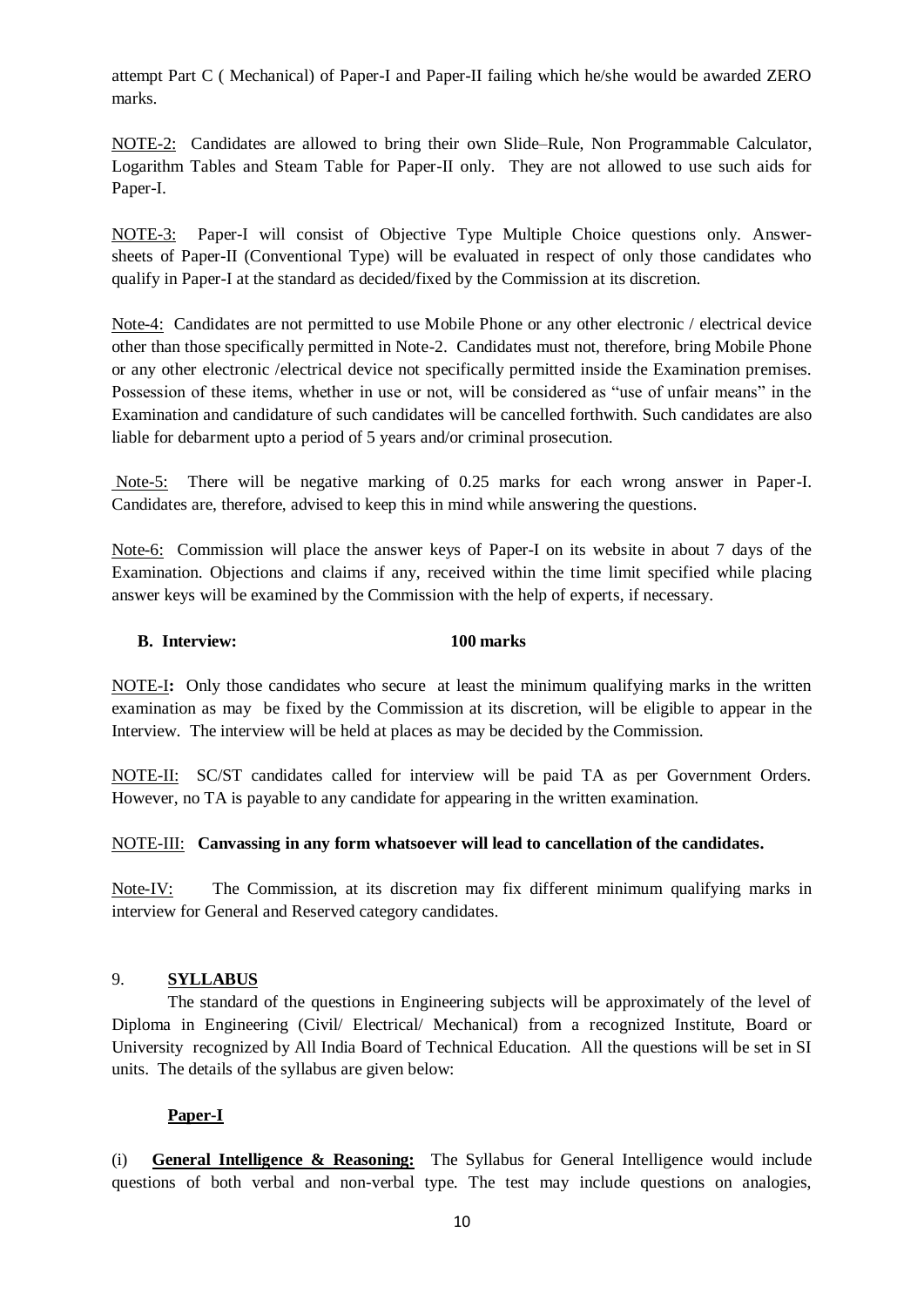similarities, differences, space visualization, problem solving, analysis, judgement, decision making, visual memory, discrimination, observation, relationship concepts, arithmetical reasoning, verbal and figure classification, arithmetical number series etc. The test will also include questions designed to test the candidate's abilities to deal with abstract ideas and symbols and their relationships, arithmetical computations and other analytical functions.

(ii) **General Awareness:** Questions will be aimed at testing the candidate's general awareness of the environment around him/her and its application to society. Questions will also be designed to test knowledge of current events and of such matters of everyday observations and experience in their scientific aspect as may be expected of any educated person. The test will also include questions relating to India and its neighbouring countries especially pertaining to History, Culture, Geography, Economic Scene, General Polity and Scientific Research, etc. These questions will be such that they do not require a special study of any discipline.

# (iii) **General Engineering (Civil and Structural), (Electrical & Mechanical):**

# **Part-A**

# **Civil Engineering**

Building Materials, Estimating, Costing and Valuation, Surveying, Soil Mechanics, Hydraulics, Irrigation Engineering, Transportation Engineering, Environmental Engineering.

**Structural Engineering** – Theory of Structures, Concrete Technology, RCC Design, Steel Design.

### **Part-B**

### **Electrical Engineering**

Basic concepts, Circuit law, Magnetic Circuit, AC Fundamentals, Measurement and Measuring instruments, Electrical Machines, Fractional Kilowatt Motors and single phase induction Motors, Synchronous Machines, Generation, Transmission and Distribution, Estimation and Costing, Utilization and Electrical Energy, Basic Electronics.

### **Part-C**

**Mechanical Engineering** – Theory of Machines and Machine Design, Engineering Mechanics and Strength of Materials,

Properties of Pure Substances,  $1<sup>st</sup>$  Law of Thermodynamics,  $2<sup>nd</sup>$  Law of Thermodynamics, Air standard Cycles for IC Engines, IC Engine Performance, IC Engines Combustion, IC Engine Cooling & Lubrication, Rankine cycle of System, Boilers, Classification, Specification, Fitting & Accessories, Air Compressors & their cycles, Refrigeration cycles, Principle of Refrigeration Plant, Nozzles & Steam Turbines.

Properties & Classification of Fluids, Fluid Statics, Measurement of Fluid Pressure, Fluid kinematics, Dynamics of Ideal fluids, Measurement of Flow rate, basic principles, Hydraulic Turbines, Centrifugal Pumps, Classification of steels.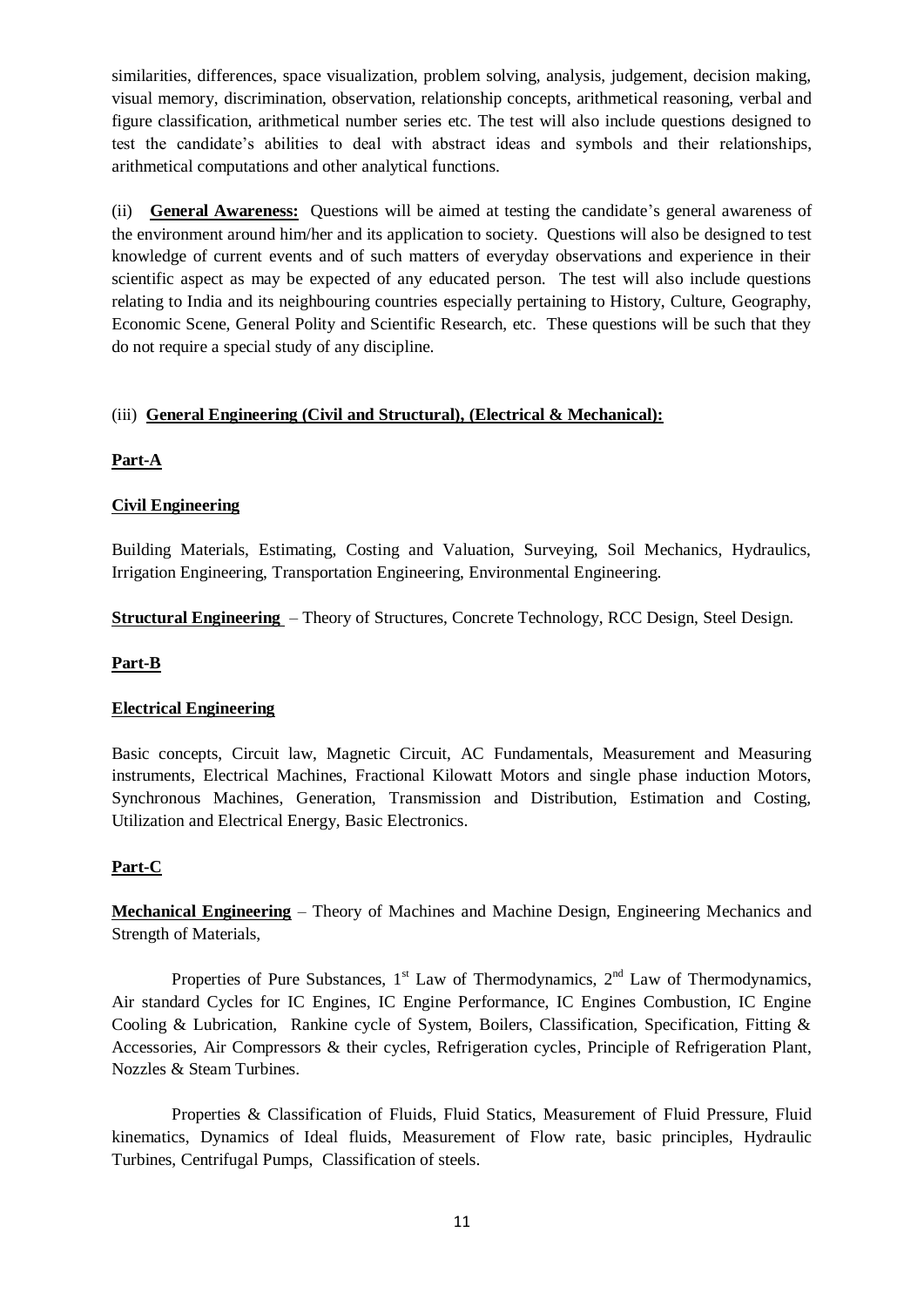**Paper II**

**Part-A**

#### **Civil & Structural Engineering**

#### **Civil Engineering**

**Building Materials :** Physical and Chemical properties, classification, standard tests, uses and manufacture/quarrying of materials e.g. building stones, silicate based materials, cement (Portland), asbestos products, timber and wood based products, laminates, bituminous materials, paints, varnishes.

**Estimating, Costing and Valuation** : estimate, glossary of technical terms, analysis of rates, methods and unit of measurement, Items of work – earthwork, Brick work (Modular  $&$  Traditional bricks), RCC work, Shuttering, Timber work, Painting, Flooring, Plastering. Boundary wall, Brick building, Water Tank, Septic tank, Bar bending schedule, Centre line method, Mid-section formula, Trapezodial formula, Simpson's rule. Cost estimate of Septic tank, flexible pavements, Tube well, isolates and combined footings, Steel Truss, Piles and pile-caps. Valuation – Value and cost, scrap value, salvage value, assessed value, sinking fund, depreciation and obsolescence, methods of valuation.

**Surveying :** Principles of surveying, measurement of distance, chain surveying, working of prismatic compass, compass traversing, bearings, local attraction, plane table surveying, theodolite traversing, adjustment of theodolite, Levelling, Definition of terms used in levelling, contouring, curvature and refraction corrections, temporary and permanent adjustments of dumpy level, methods of contouring, uses of contour map, tachometric survey, curve setting, earth work calculation, advanced surveying equipment.

**Soil Mechanics** : Origin of soil, phase diagram, Definitions-void ratio, porosity, degree of saturation, water content, specific gravity of soil grains, unit weights, density index and interrelationship of different parameters, Grain size distribution curves and their uses. Index properties of soils, Atterberg's limits, ISI soil classification and plasticity chart. Permeability of soil, coefficient of permeability, determination of coefficient of permeability, Unconfined and confined aquifers, effective stress, quick sand, consolidation of soils, Principles of consolidation, degree of consolidation, pre-consolidation pressure, normally consolidated soil, e-log p curve, computation of ultimate settlement. Shear strength of soils, direct shear test, Vane shear test, Triaxial test. Soil compaction, Laboratory compaction test, Maximum dry density and optimum moisture content, earth pressure theories, active and passive earth pressures, Bearing capacity of soils, plate load test, standard penetration test.

**Hydraulics** : Fluid properties, hydrostatics, measurements of flow, Bernoulli's theorem and its application, flow through pipes, flow in open channels, weirs, flumes, spillways, pumps and turbines.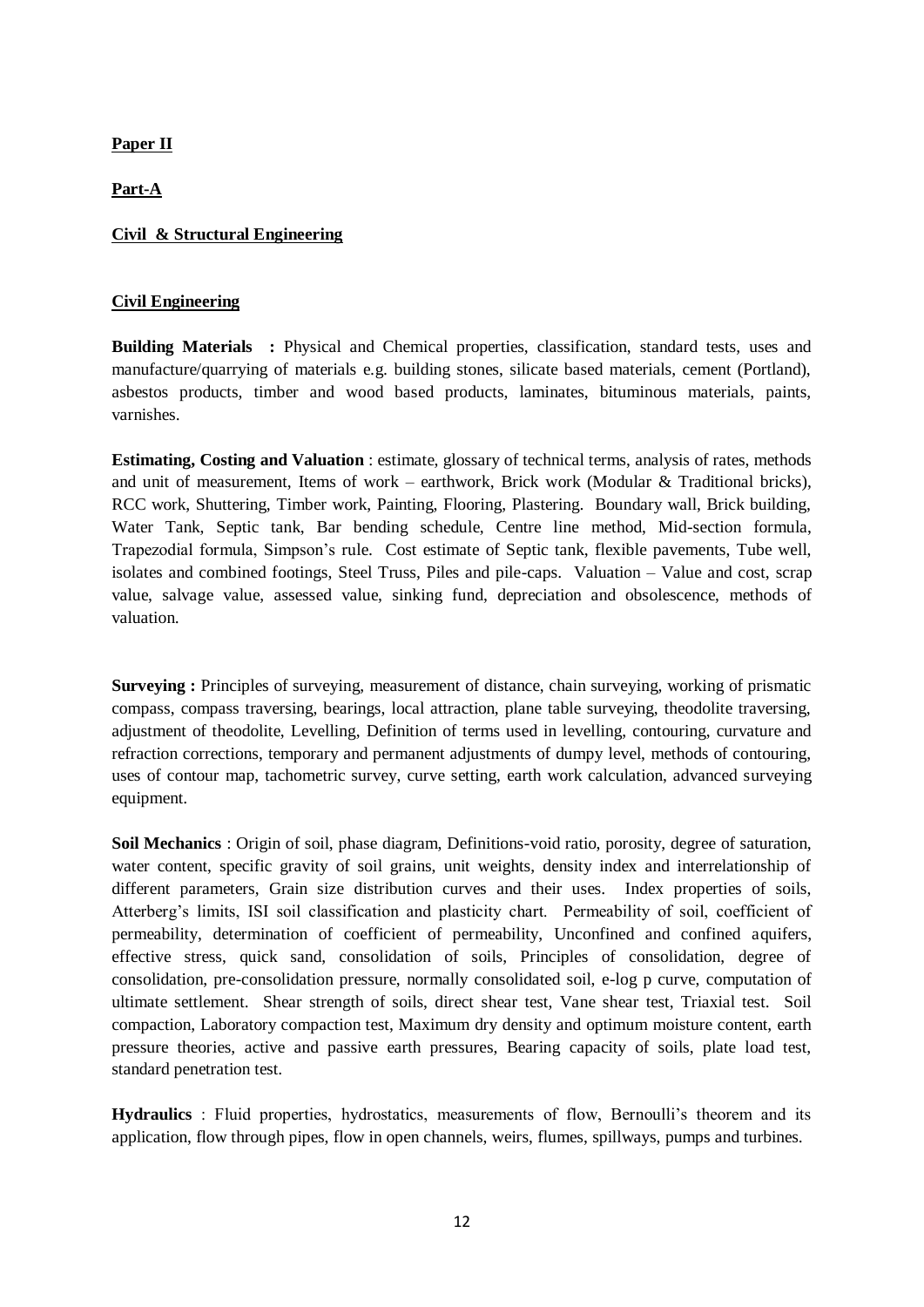**Irrigation Engineering** : Definition, necessity, benefits, 2II effects of irrigation, types and methods of irrigation, Hydrology – Measurement of rainfall, run off coefficient, rain gauge, losses from precipitation – evaporation, infiltration, etc. Water requirement of crops, duty, delta and base period, Kharif and Rabi Crops, Command area, Time factor, Crop ratio, Overlap allowance, Irrigation efficiencies. Different type of canals, types of canal irrigation, loss of water in canals. Canal lining – types and advantages. Shallow and deep to wells, yield from a well. Weir and barrage, Failure of weirs and permeable foundation, Slit and Scour, Kennedy's theory of critical velocity. Lacey's theory of uniform flow. Definition of flood, causes and effects, methods of flood control, water logging, preventive measure. Land reclamation, Characteristics of affecting fertility of soils, purposes, methods, description of land and reclamation processes. Major irrigation projects in India.

**Transportation Engineering** : Highway Engineering – cross sectional elements, geometric design, types of pavements, pavement materials – aggregates and bitumen, different tests, Design of flexible and rigid pavements – Water Bound Macadam (WBM) and Wet Mix Macadam (WMM), Gravel Road, Bituminous construction, Rigid pavement joint, pavement maintenance, Highway drainage, Railway Engineering- Components of permanent way – sleepers, ballast, fixtures and fastening, track geometry, points and crossings, track junction, stations and yards. Traffic Engineering – Different traffic survey, speed-flow-density and their interrelationships, intersections and interchanges, traffic signals, traffic operation, traffic signs and markings, road safety.

**Environmental Engineering** : Quality of water, source of water supply, purification of water, distribution of water, need of sanitation, sewerage systems, circular sewer, oval sewer, sewer appurtenances, sewage treatments. Surface water drainage. Solid waste management – types, effects, engineered management system. Air pollution – pollutants, causes, effects, control. Noise pollution – cause, health effects, control.

### **Structural Engineering**

**Theory of structures :** Elasticity constants, types of beams – determinate and indeterminate, bending moment and shear force diagrams of simply supported, cantilever and over hanging beams. Moment of area and moment of inertia for rectangular & circular sections, bending moment and shear stress for tee, channel and compound sections, chimneys, dams and retaining walls, eccentric loads, slope deflection of simply supported and cantilever beams, critical load and columns, Torsion of circular section.

**Concrete Technology** : Properties, Advantages and uses of concrete, cement aggregates, importance of water quality, water cement ratio, workability, mix design, storage, batching, mixing, placement, compaction, finishing and curing of concrete, quality control of concrete, hot weather and cold weather concreting, repair and maintenance of concrete structures.

**RCC Design** : RCC beams-flexural strength, shear strength, bond strength, design of singly reinforced and double reinforced beams, cantilever beams. T-beams, lintels. One way and two way slabs, isolated footings. Reinforced brick works, columns, staircases, retaining wall, water tanks (RCC design questions may be based on both Limit State and Working Stress methods).

**Steel Design** : Steel design and construction of steel columns, beams roof trusses plate girders.

### **Part-B**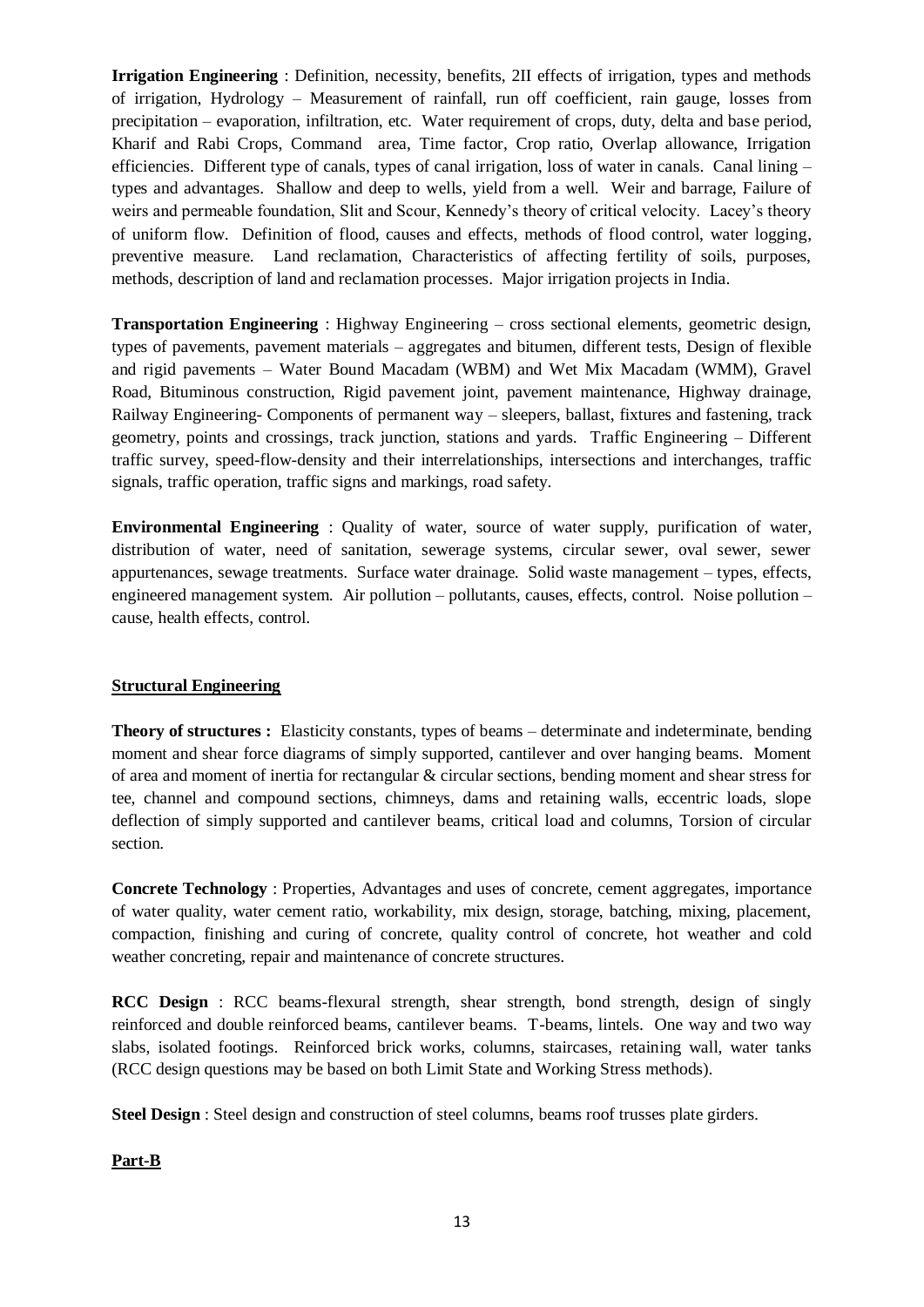### **Electrical Engineering**

**Basic concepts** : Concepts of resistance, inductance, capacitance, and various factors affecting them. Concepts of current, voltage, power, energy and their units.

**Circuit law :** Kirchhoff's law, Simple Circuit solution using network theorems.

**Magnetic Circuit** : Concepts of flux, mmf, reluctance, Different kinds of magnetic materials, Magnetic calculations for conductors of different configuration e.g. straight, circular, solenoidal, etc. Electromagnetic induction, self and mutual induction.

**AC Fundamentals** : Instantaneous, peak, R.M.S. and average values of alternating waves, Representation of sinusoidal wave form, simple series and parallel AC Circuits consisting of R.L. and C, Resonance, Tank Circuit. Poly Phase system – star and delta connection, 3 phase power, DC and sinusoidal response of R-Land R-C circuit.

**Measurement and measuring instruments** : Measurement of power (1 phase and 3 phase, both active and re-active) and energy, 2 wattmeter method of 3 phase power measurement. Measurement of frequency and phase angle. Ammeter and voltmeter (both moving oil and moving iron type), extension of range wattmeter, Multimeters, Megger, Energy meter AC Bridges. Use of CRO, Signal Generator, CT, PT and their uses. Earth Fault detection.

**Electrical Machines** : (a) D.C. Machine – Construction, Basic Principles of D.C. motors and generators, their characteristics, speed control and starting of D.C. Motors. Method of braking motor, Losses and efficiency of D.C. Machines. (b) 1 phase and 3 phase transformers – Construction, Principles of operation, equivalent circuit, voltage regulation, O.C. and S.C. Tests, Losses and efficiency. Effect of voltage, frequency and wave form on losses. Parallel operation of 1 phase /3 phase transformers. Auto transformers. (c) 3 phase induction motors, rotating magnetic field, principle of operation, equivalent circuit, torque-speed characteristics, starting and speed control of 3 phase induction motors. Methods of braking, effect of voltage and frequency variation on torque speed characteristics.

**Fractional Kilowatt Motors and Single Phase Induction Motors** : Characteristics and applications.

**Synchronous Machines** - Generation of 3-phase e.m.f. armature reaction, voltage regulation, parallel operation of two alternators, synchronizing, control of active and reactive power. Starting and applications of synchronous motors.

**Generation, Transmission and Distribution** – Different types of power stations, Load factor, diversity factor, demand factor, cost of generation, inter-connection of power stations. Power factor improvement, various types of tariffs, types of faults, short circuit current for symmetrical faults. Switchgears – rating of circuit breakers, Principles of arc extinction by oil and air, H.R.C. Fuses, Protection against earth leakage / over current, etc. Buchholtz relay, Merz-Price system of protection of generators & transformers, protection of feeders and bus bars. Lightning arresters, various transmission and distribution system, comparison of conductor materials, efficiency of different system. Cable – Different type of cables, cable rating and derating factor.

**Estimation and costing** : Estimation of lighting scheme, electric installation of machines and relevant IE rules. Earthing practices and IE Rules.

**Utilization of Electrical Energy** : Illumination, Electric heating, Electric welding, Electroplating, Electric drives and motors.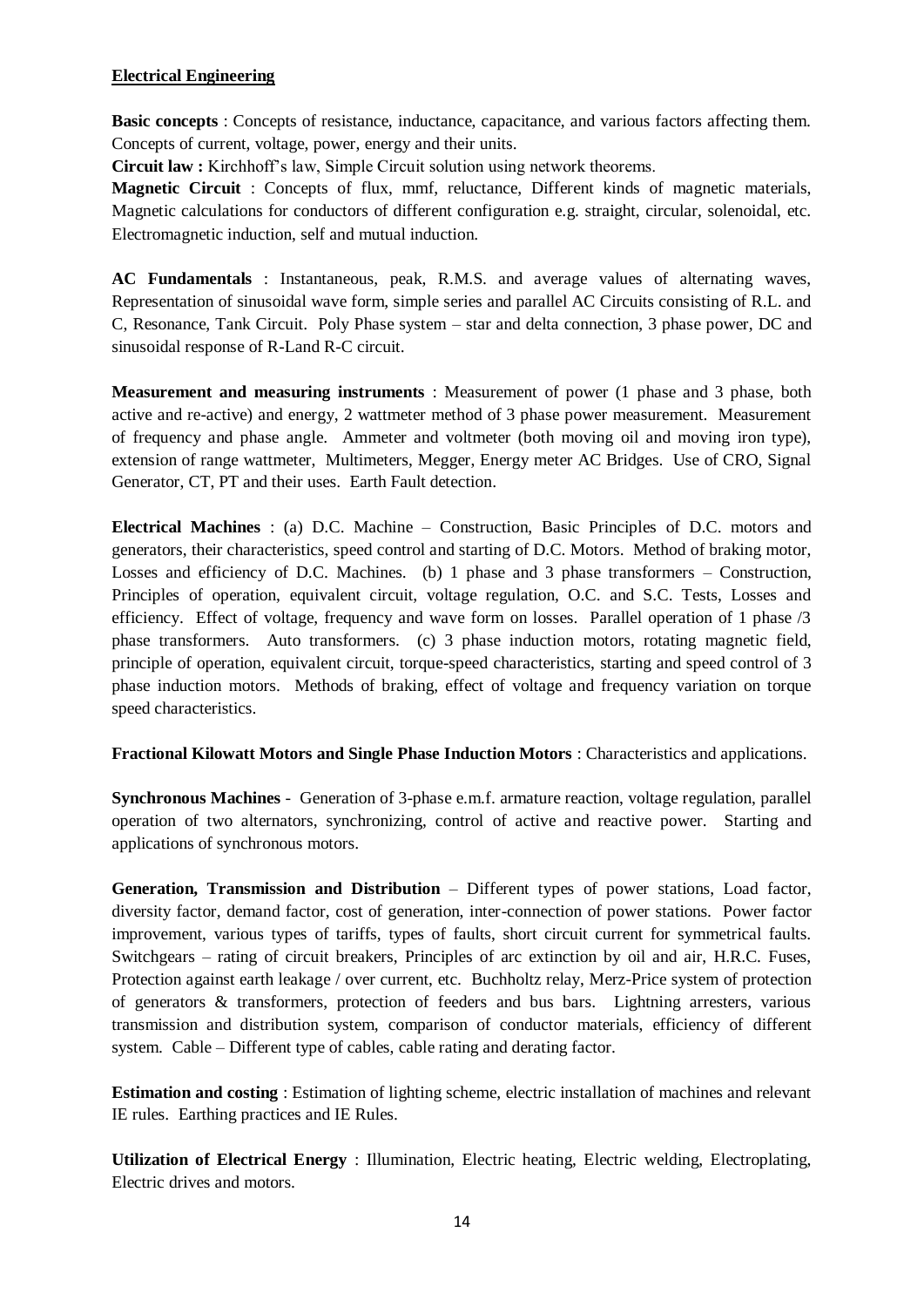**Basic Electronics** : Working of various electronic devices e.g. P N Junction diodes, Transistors (NPN and PNP type), BJT and JFET. Simple circuits using these devices.

**Part- C**

# **Mechanical Engineering**

# **Theory of Machines and Machine Design**

Concept of simple machine, Four bar linkage and link motion, Flywheels and fluctuation of energy, Power transmission by belts – V-belts and Flat belts, Clutches – Plate and Conical clutch, Gears – Type of gears, gear profile and gear ratio calculation, Governors – Principles and classification, Riveted joint, Cams, Bearings, Friction in collars and pivots.

### **Engineering Mechanics and Strength of Materials**

Equilibrium of Forces, Law of motion, Friction, Concepts of stress and strain, Elastic limit and elastic constants, Bending moments and shear force diagram, Stress in composite bars, Torsion of circular shafts, Bucking of columns – Euler's and Rankin's theories, Thin walled pressure vessels.

# **Thermal Engineering**

**Properties of Pure Substances** :  $p-v \& P-T$  diagrams of pure substance like H<sub>2</sub>O, Introduction of steam table with respect to steam generation process; definition of saturation, wet & superheated status. Definition of dryness fraction of steam, degree of superheat of steam. H-s chart of steam (Mollier's Chart).

1<sup>st</sup> Law of Thermodynamics : Definition of stored energy & internal energy, 1<sup>st</sup> Law of Thermodynamics of cyclic process, Non Flow Energy Equation, Flow Energy & Definition of Enthalpy, Conditions for Steady State Steady Flow; Steady State Steady Flow Energy Equation.

2<sup>nd</sup> Law of Thermodynamics : Definition of Sink, Source Reservoir of Heat, Heat Engine, Heat Pump & Refrigerator; Thermal Efficiency of Heat Engines & co-efficient of performance of Refrigerators, Kelvin – Planck & Clausius Statements of  $2<sup>nd</sup>$  Law of Thermodynamics, Absolute or Thermodynamic Scale of temperature, Clausius Integral, Entropy, Entropy change calculation of ideal gas processes. Carnot Cycle & Carnot Efficiency, PMM-2; definition  $\&$  its impossibility.

**Air standard Cycles for IC engines** : Otto cycle; plot on P-V, T-S Planes; Thermal Efficiency, Diesel Cycle; Plot on P-V, T-S planes; Thermal efficiency.

**IC Engine Performance, IC Engine Combustion, IC Engine Cooling & Lubrication. Rankine cycle of steam :** Simple Rankine cycle plot on P-V, T-S, h-s planes, Rankine cycle efficiency with & without pump work.

**Boilers; Classification; Specification; Fittings & Accessories** : Fire Tube & Water Tube Boilers.

**Air Compressors & their cycles; Refrigeration cycles; Principle of a Refrigeraton Plant; Nozzles & Steam Turbines**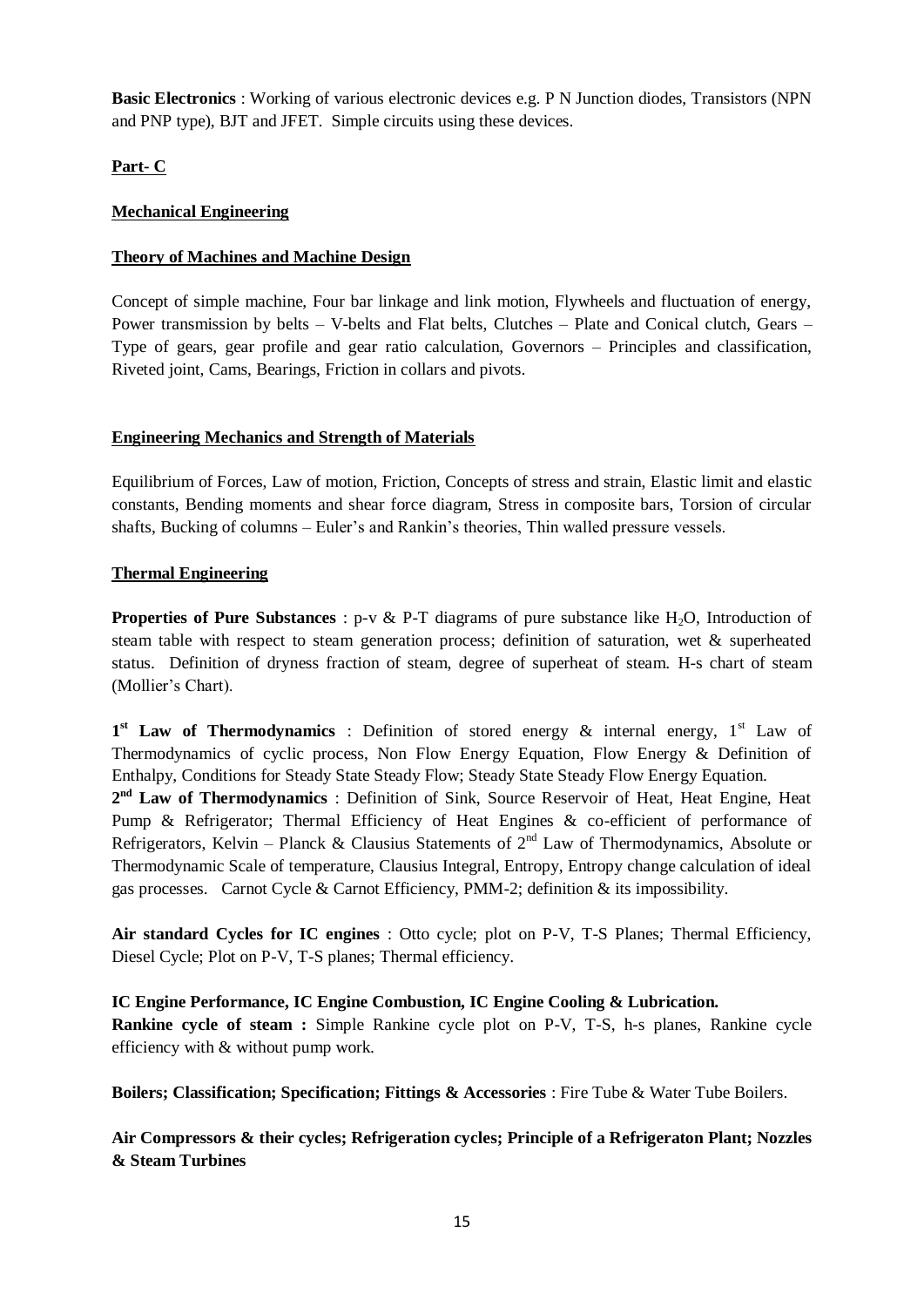#### **Fluid Mechanics & Machinery**

**Properties & Classification of Fluid :** ideal & real fluids, Newton's law of viscosity, Newtonian and Non-Newtonian fluids, compressible and incompressible fluids.

**Fluid Statics** : Pressure at a point.

**Measurement of Fluid Pressure** : Manometers, U-tube, Inclined tube.

**Fluid Kinematics** : Stream line, laminar & turbulent flow, external & internal flow, continuity equation.

**Dynamics of ideal fluids** : Bernoulli's equation, Total head; Velocity head; Pressure head; Application of Bernoulli's equitation.

**Measurement of Flow rate Basic Principles** : Venturimeter, Pilot tube, Orifice meter.

**Hydraulic Turbines** : Classifications, Principles.

**Centrifugal Pumps** : Classifications, Principles, Performance.

#### **Production Engineering**

**Classification of Steels** : mild steal & alloy steel, Heat treatment of steel, Welding – Arc Welding, Gas Welding, Resistance Welding, Special Welding Techniques i.e. TIG, MIG, etc. (Brazing & Soldering), Welding Defects & Testing; NDT, Foundry & Casting – methods, defects, different casting processes, Forging, Extrusion, etc, Metal cutting principles, cutting tools, Basic Principles of machining with (i) Lathe (ii) Milling (iii) Drilling (iv) Shaping (v) Grinding, Machines, tools  $\&$ manufacturing processes.

### 10. **GENERAL INSTRUCTIONS TO BE COMPLIED BY THE CANDIDATES IN THE WRITTEN EXAMINATION:**

- (i) Candidates must write the papers/indicate the answers in their own hand.
- (ii) Candidates are not permitted to use calculators and other electronic gadgets except as specified in the Notice. They should not, therefore, bring the same inside the Examination Premises / Venue for papers for which their use is not permitted.
- (iii) If any candidate is found to possess mobile phones or any other means of wireless communication in the working or switched off mode, his/her candidature shall be cancelled forthwith and he/she will be debarred form the Commission's examination for a period of three years or more.
- (iv) Wherever applicable, the candidates must indicate /write the answer either in Hindi or in English. If answers are indicated/written partly in Hindi and partly in English and vice versa, the Answer script will not be evaluated and the candidate will be awarded zero marks.
- (v) In the question papers, wherever necessary, the Metric systems of weights and measures only will be used.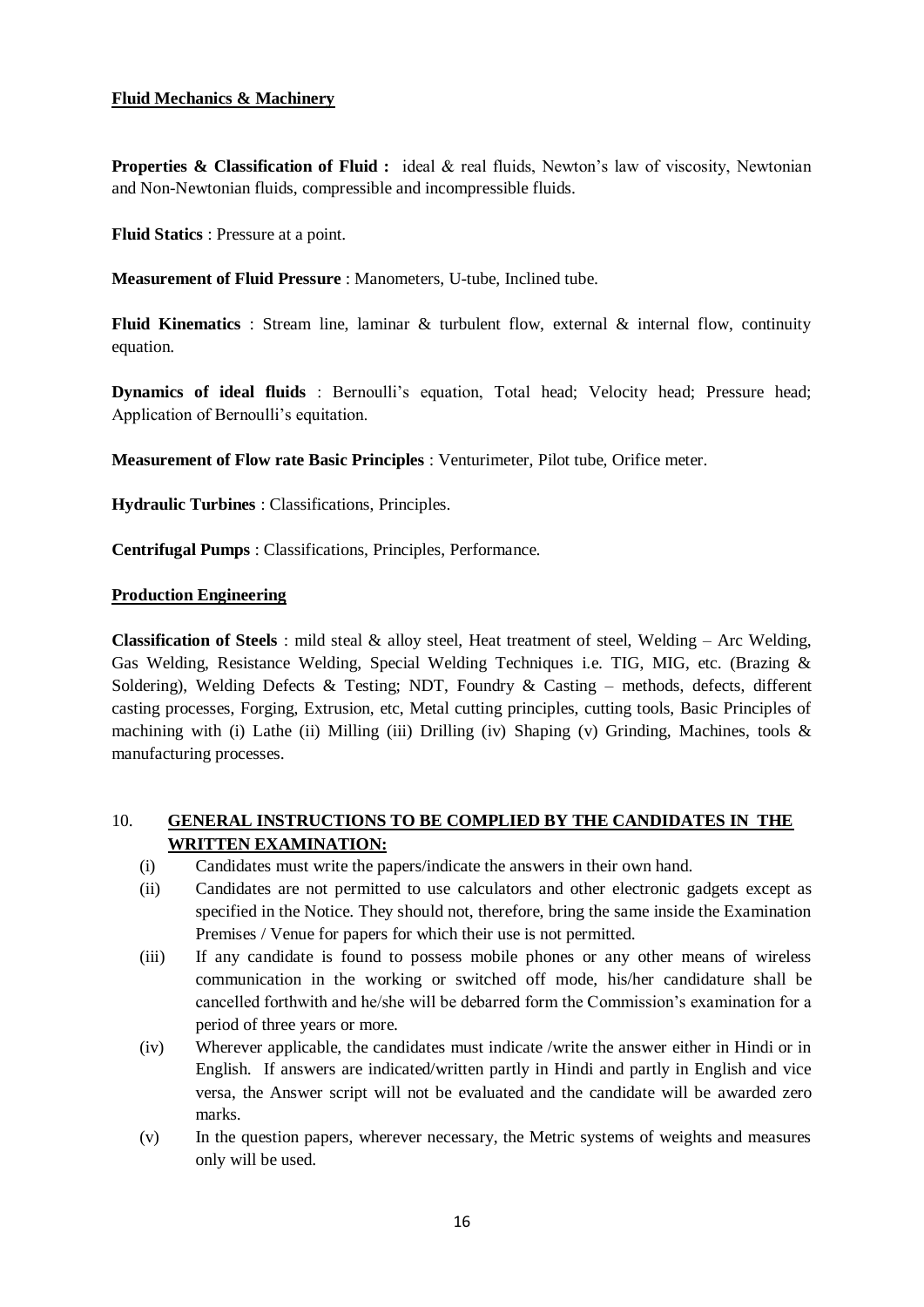(vi) OMR Type of Answer Sheets will be supplied by the Commission to candidates for recording their answers of Multiple Choice Objective Type Questions. Candidates are advised to read very carefully, the instructions, placed on the Commission's website(Candidate's Corner), and instructions on OMR sheets/Question Papers in their own interest. Model OMR sheet is also provided on the website to enable the candidates to practice proper marking of the answers in objective type papers.

# **(a) PART A AND PART B OF OMR ANSWER SHEET TO BE FILLED IN BLUE/BLACK BALL POINT PEN ONLY.**

(b) Candidate should write his/her name, Roll Number, Ticket Number, Name of the Examination , Date of birth and Test Form Number correctly, in the relevant places in OMR Answer Sheet. Answer Sheet not bearing candidate's Name, Roll Number, Ticket Number, Test Form No. Signature and left hand thumb impression or in which such details have not been properly shaded will not be evaluated and 'Zero' marks will be awarded to them.

**Note-I:** Paper-II of only such candidates who are shortlisted on the basis of their performance in Paper-I will be evaluated.

**Note-2:** The Commission will fix separate qualifying standards in Paper-II of the written examination.

#### 11. **MODE OF SELECTION:**

Candidates will be shortlisted for Interview on the basis of their total marks in the Written Examination subject to Note-I and 2 below para 10. Candidates who qualify for Interview will be recommended for appointment by the Commission on the basis of total marks in the Written Examination and Interview.

Provided that SC, ST, OBC and PH (OH/HH) candidates, who are selected on their own merit without relaxed standards, along with candidates belonging to other communities, will not be adjusted against the reserved share of vacancies. Such SC, ST, OBC and PH candidates will be accommodated against the general/unreserved vacancies as per their position in the overall Merit List. The reserved vacancies will be filled up separately from amongst the eligible SCs, STs, OBCs and PH candidates which will thus comprise of SC, ST, OBC and PH candidates who are lower in merit than the last general candidate on merit list of unreserved category but otherwise found suitable for appointment even by relaxed standard. A Physically Handicapped category candidate who qualifies on the basis of relaxed standards viz., age limit, experience or qualifications, permitted number of chances in written examination, extended zone of consideration, etc. will be counted against reserved vacancies and not against general vacancies subject to fitness of such candidate for selection. Such candidates may also be recommended at the relaxed standards to the extent the number of vacancies reserved for them, to make up for the deficiency in the reserved quota, irrespective of their rank in the order of merit.

Success in the examination confers no right of appointment unless government is satisfied after such enquiry as may be considered necessary that the candidate is suitable in all respects of appointment to the service/post.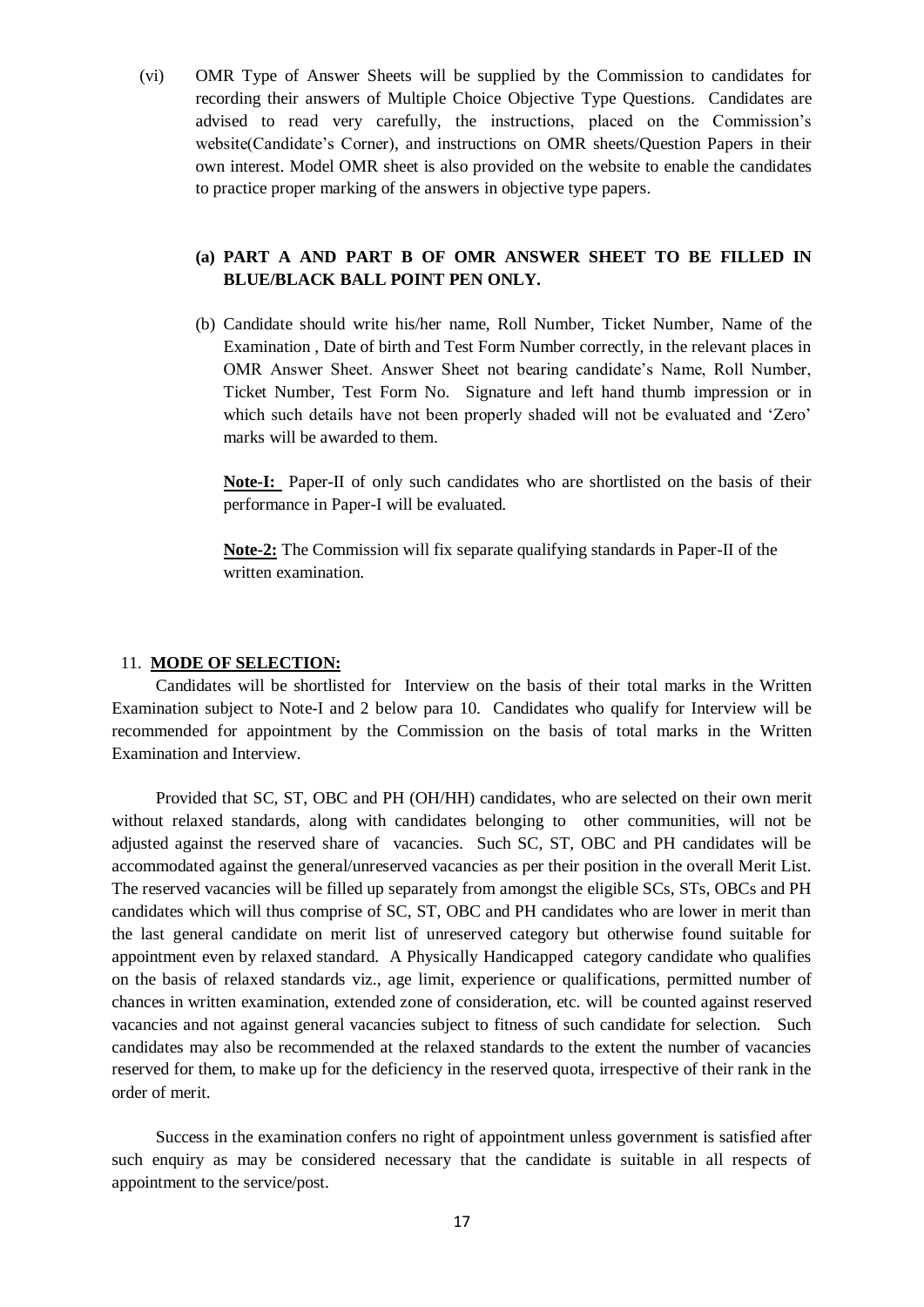NOTE-I: The candidates applying for the examination should ensure that they fulfil all the eligibility conditions for admission to the examination. Their admission at all the stages of examination will be purely provisional, subject to their satisfying the prescribed eligibility conditions. If, on verification, at any time before or after the written examination and skill test, it is found that they do not fulfil any of the eligibility conditions, their candidature for the examination will be cancelled by the Commission.

NOTE-II: Candidates, who are appointed on the basis of this examination, shall be on probation for a period of two years and during the period of probation, the candidates would be required to undergo such training or pass such examinations as prescribed by the Controlling Authority. On successful completion of the period of probation, the candidates shall, if considered fit for permanent appointment, be confirmed to their post by the Controlling Authority.

# 12. **RESOLUTION OF TIE CASES**

 In cases where more than one candidate secure the equal aggregates marks, tie will be resolved by applying the following methods one after another:-

- (i) Total marks in written examination.
- (ii) Marks in Paper-II.
- (iii) Marks in Paper-I.
- (iv) Date of birth, with older candidates placed higher.
- (v) Alphabetical order in the first names of the candidates appear.

### 13. **HOW TO APPLY**

All applications must be submitted online only. For detailed instructions relating to the application form and how the application is to be submitted, Annexure  $-$  II A may be referred to.

### 14**. Preference**

### (A): Preferences for Posts & Departments/Offices

A candidate is required to indicate at Sl. No. 13 in his/her Application Form, name of Post for which he/she would like to be considered for FINAL ALLOTMENT in order of preferences in case he/she is recommended by the Staff Selection Commission. Allocation of Posts to the selected candidates will be made strictly keeping in view their position in the merit list and the order of preference, subject to number of vacancies available in that post. The posts for the purpose are grouped and codes as below:-

| Code.         | Post                                                          |
|---------------|---------------------------------------------------------------|
| А.            | JE(Civil), CPWD                                               |
| B             | JE(Electrical), CPWD                                          |
| $\mathcal{C}$ | JE(Civil), Department of Posts                                |
| D             | JE(Electrical), Department of Posts                           |
| E             | JE(Civil), Military Engineering Service                       |
| $\mathbf{F}$  | JE(Electrical/Mechanical), Military Engineering Service       |
| G             | JE(QS&C) Military Engineering Service                         |
| H             | JE(Civil) Central Water Commission                            |
| $\mathbf I$   | JE(Mechanical) Central Water Commission                       |
|               | JE(Civil) Farakka Barrage                                     |
| K             | JE(Mechanical) Farakka Barrage                                |
| $\mathbf I$   | JE(Civil) Border Roads Organisation(BRO) Ministry of Defence. |
|               | JE(Electrical/Mechanical), Border Roads Organisation          |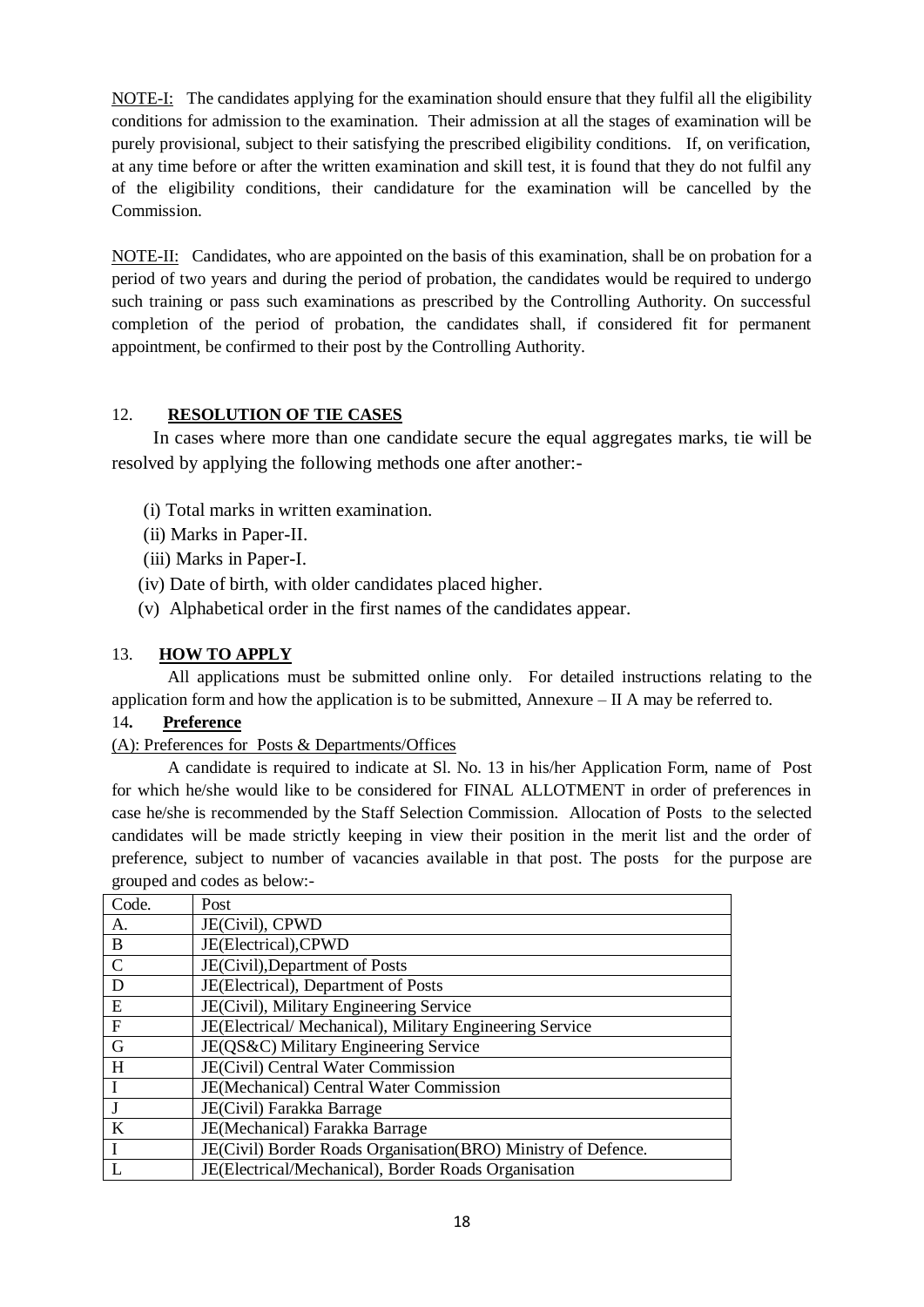Note : Candidates may note that options once exercised are final and no change will be allowed under any circumstance.

# 15. **ADMISSION TO THE EXAMINATION**

All candidates who apply in response to this advertisement by the CLOSING DATE will be assigned Roll numbers. These will be communicated to them or placed on the website of the concerned Regional Office at least two weeks before the date of the examination. A candidate must write his/her Roll number along with his/her name, date of birth and name of the examination while addressing any communication to the concerned regional office of the Commission. Communication from the candidate not furnishing these particulars shall not be entertained.

Admission Certificates (ACs) for the Examination indicating the time table and also venues of examination for each candidate will be issued to all applicants about two weeks before the date of examination. IF ANY CANDIDATE DOES NOT RECEIVE ADMISSION CERTIFICATE FOR THE EXAMINATION ONE WEEK BEFORE THE DATE OF EXAMINATION, HE/SHE MUST IMMEDIATELY CONTACT THE CONCERNED REGIONAL/SUB REGIONAL OFFICE (S) OF THE COMMISSION WITH DETAILS SUCH AS REGISTRATION ID, TRANSACTION ID OF SBI, COPY OF CHALLAN ETC FOR OBTAINING THE ADMISSION CERTFICATES. FAILURE TO DO SO WILL DEPRIVE HIM/HER OF ANY CLAIM FOR CONSIDERATION. CANDIDATES ALSO HAVE THE OPTION TO DOWNLOAD THE ADMISSION CERTIFICATES FROM THE CONCERNED REGIONAL/SUB REGIONAL OFFICES WEBSITE. SUCH FACILITY WILL BE AVAILABLE ABOUT TWO WEEKS BEFORE THE EXAMINATION.

# 16. **COMMISSION'S DECISION FINAL**

The decision of the Commission in all matters relating to eligibility, acceptance or rejection of the applications, penalty for false information, mode of selection, conduct of examination(s) and interviews, allotment of examination centres, selection and allotment of posts/organizations to selected candidates will be final and binding on the candidates and no enquiry/correspondence will be entertained in this regard.

# 17. **Action against candidates found guility of misconduct:**

Candidates are warned that they should not furnish any particulars that are false or suppress any material information while filling in the application form. Candidates are also warned that they should in no case attempt to alter or otherwise tamper with any entry in a document or the attested certified copy submitted by them nor should they submit a tampered/fabricated document. If there is any inaccuracy or any discrepancy in filling OMR sheet, they will be awarded "ZERO."

# **Without prejudice to criminal action/debarment from Commission's examination wherever necessary, candidature will be summarily cancelled at any stage of the recruitment in respect of candidates found have indulged in any of the following:-**

- (i) In possession of MOBILE PHONE & ACCESSORIES AND OTHER ELECTRONIC GADGETS WITHIN THE PREMISES OF THE EXAMINATION CENTRES, WHETHER IN USE OR IN SWITCHED OFF MODE AND ON PERSON OR OTHERWISE.
- (ii) Involved in malpractices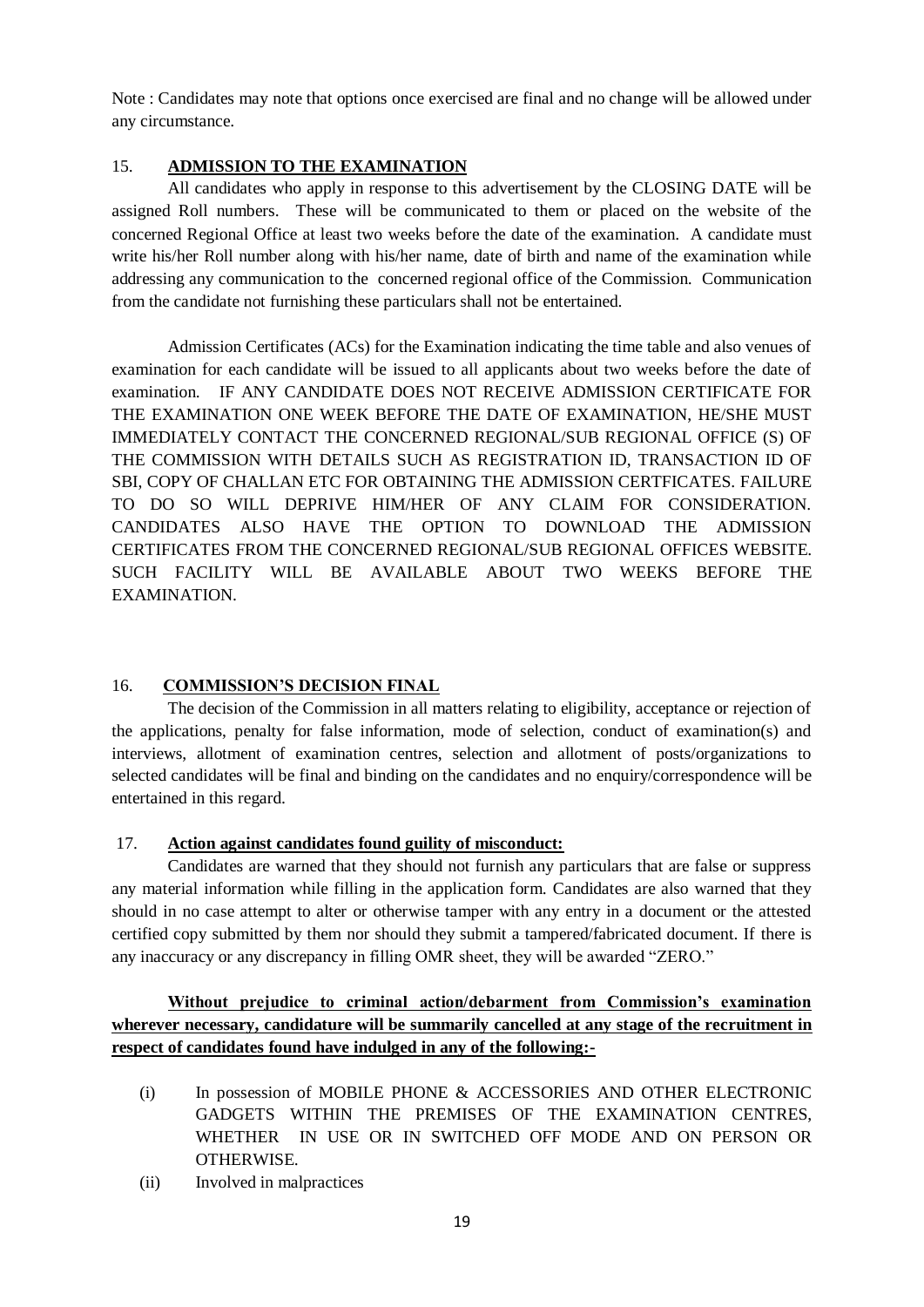- (iii) Using unfair means in the examination hall.
- (iv) Obtaining support for his/her candidature by any means.
- (v) Impersonate/Procuring impersonation by any person.
- (vi) Submitting fabricated documents or documents which have been tampered with.
- (vii) Making statements which are incorrect or false or suppressing material information.
- (viii) Resorting to any other irregular or improper means in connection with his/her candidature for the examination.
- (ix) Misbehaving in any other manner in the examination hall with the Supervisor, Invigilator or Commission's representatives.
- (x) Taking away the Answer sheet with him/her from the examination hall, or passing it on to unauthorised persons during the conduct of the examination.
- (xi) Intimidating or causing bodily harm to the staff employed by the Commission for the conduct of examination.
- (xii) To be ineligible for the Examination by not fulfilling the eligibility conditions mentioned in the Notice.
- (xiii) Candidature can also be cancelled at any stage of the recruitment for any other ground which the Commission considers to be sufficient cause for cancellation of candidature.

18. Candidates who have not affixed their signature or LTI or who have not written or coded detailed such as Name, Roll Number, Ticket Number and Test Form Numbers or not furnished the declaration/certificate on Page-I of the OMR answer sheet in Paper-I will be awarded ‗ZERO' mark.

#### 19. **COURTS JURISDICTION**

 Any dispute in regard to this recruitment will be subject to courts/tribunals having jurisdiction over the Headquarter of concerned Regional/Sub-Regional Office of the SSC where the candidate has submitted his/her application.

20. **For detailed instructions relating to Application form, instructions for filling up the application form and for on-line payment/submission of application, candidates are advised to refer Annexures-I, II A and II B.**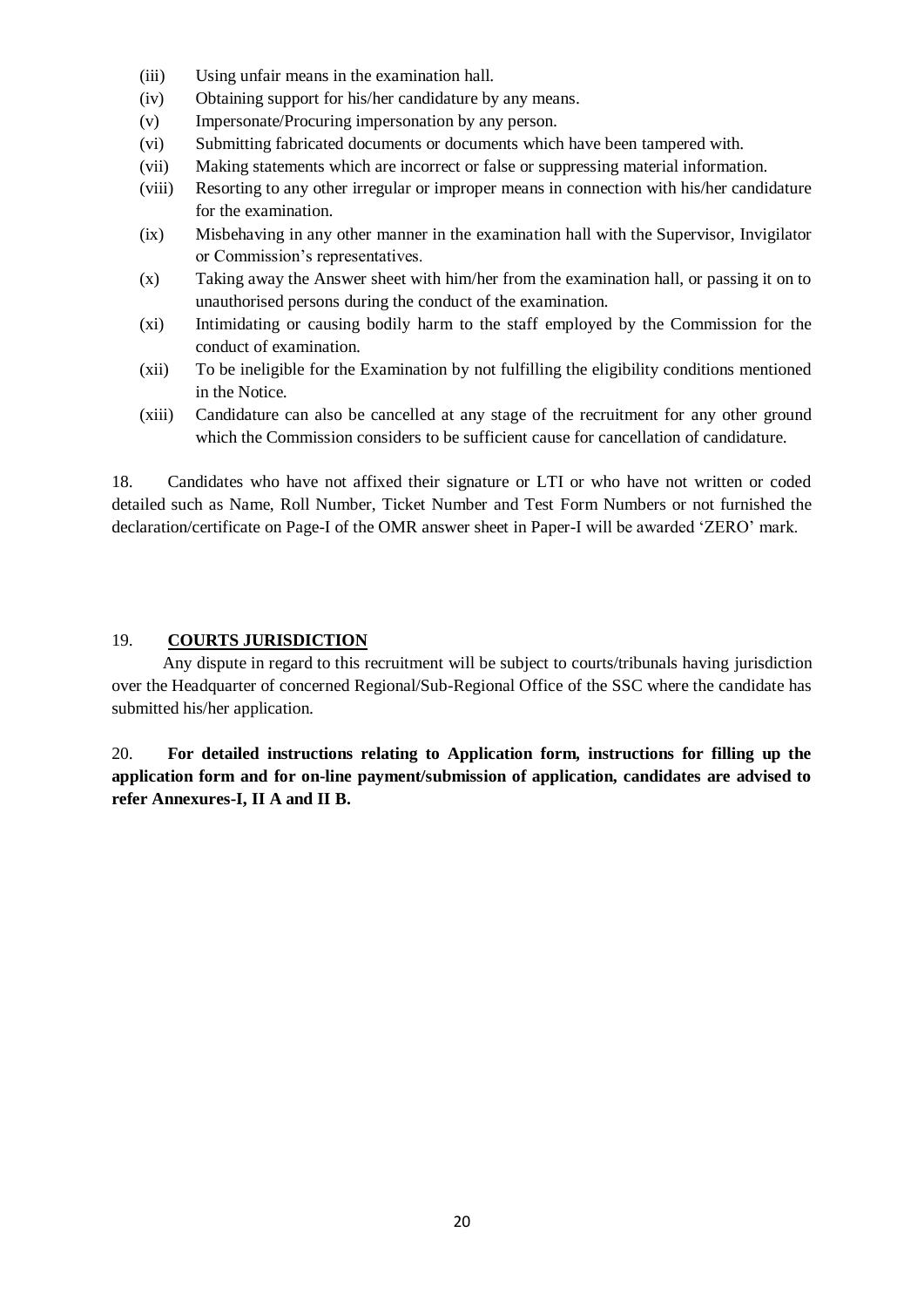#### **BROCHURE**

### **INSTRUCTIONS FOR FILLING UP THE APPLICATION**

I. The Commission uses standard application form for all its examinations. Therefore, in your own interest please read the instructions given in the Notice of Examination and also given below carefully before filling up the application form. .

II. Use only blue/black ball pen to write in the boxes, i.e.,

III. Instructions have been given for most items in the application itself which should be gone through carefully before filling up the boxes. For items for which instructions are not available, further instructions given below may be gone through carefully.

IV. Please go through the instructions given below for filling up each item numbered in the application form:-

**Column 1 and 2 :** Name of the Examination Centre and 2. Centre Codes

Refer to para-7 of the Notice of the Examination.

#### **Column 12,12.1 &12.2:. Code for seeking age relaxation.**

Refer to para 4 B of the Notice of the Examination.

## **Column 13 : Preference for Posts**

You are advised to opt for such posts/Departments (Refer Para 14A) for which you have the requisite qualification. You are also advised to be careful in exercising your preference as in the event getting selected you will be considered for the post and Department in order of your merit and option for each post. Option once exercised will be final and no changes/additions will be allowed under any circumstances.

**Column 15:** Candidates should indicate whether they belong to one of the minority communities notified by Government namely Muslims, Christians, Sikhs, Buddhists, or Zoroastrians (Parsis).

**Column** 17. **Educational Qualification and Subject Code:** See Annexure – VIII

Use 'Others' if any particular Educational Qualification or Subject is not assigned a code.

#### **Column 19. Address for communication**

Write your complete communication address including your Name in English in capital letters. Do not forget to write 6 digits PIN code in the boxes. All the correspondence will be made to this address.

**Column 19.1 :** E-mail ids/mobile nos are used for communicating with the candidates in emergencies. Commission is also examining whether Admission certificates for Written examination, and Interview can be sent through e-mail/SMS. It is in the interest of the candidates to furnish these details.

#### **Column 21. Signature of Candidate (Wherever required)**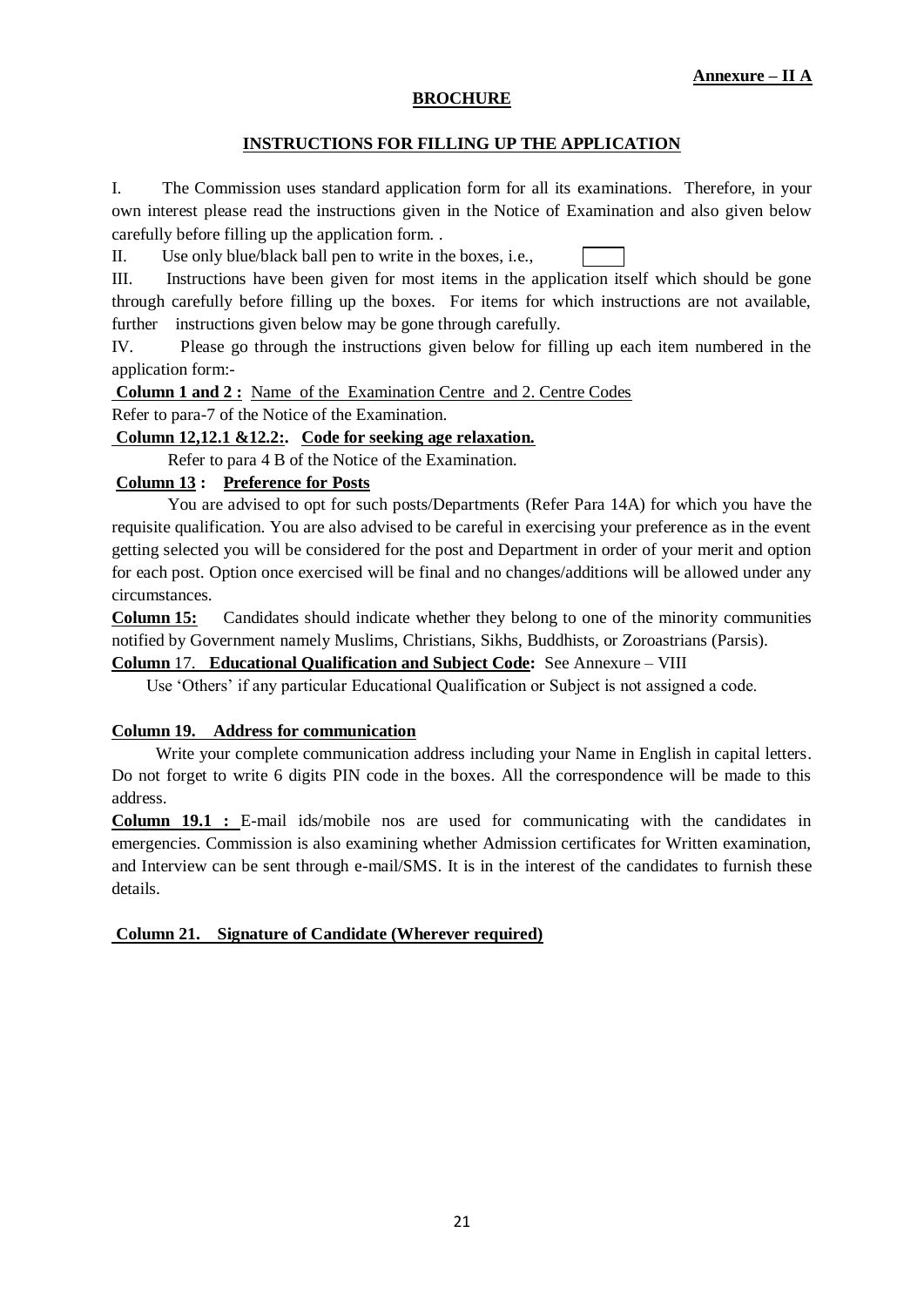## **Procedure for Online Submission of Application**

On-line application will be available as below:-

| <b>Part-I Registration:</b>  | Up to 5.00 PM on 26-03-2014. |  |
|------------------------------|------------------------------|--|
| <b>Part-II Registration:</b> | Up to 5.00 PM on 28-03-2014. |  |

2. The online submission of the application may be made at website **[http://ssconline.](http://ssconline/)nic.in** and **[http://ssconline2.gov.in](http://ssconline2.gov.in/)** Candidate should read the instructions in this Notice carefully before making any entry or selecting options. Candidate should supply all the required details while filling up the online form. Mandatory fields are marked with \* (asterisk) sign. The filling of online application contains two parts:

Part I Registration Part II Registration

3. In Part I registration, candidate will have to fill basic information. On submission of details, candidate shall be prompted to check the details and make any correction in the application.

4. Candidate should press "I agree" button after declaration once after he/she finds that information supplied by him/her is in order and no correction is required. Thereafter no correction/modification etc. shall be allowed.

5. Then a page with Registration No. shall be generated. Note down registration number or take out the print out of the page. The application procedure is incomplete without part II registration. Part II registration requires filling of payment details, uploading of photograph and scanned signature. Candidates may note that the Registration number given by the Commission and Transaction ID of the Bank should be properly entered in the relevant space, failing which it will not be possible to link the payment with Part I registration. On-line application will be complete only if scanned signature and photo are uploaded as per instructions.

6. Candidates who have to pay application fee can pay fee online through SBI net banking or cash through SBI bank challan.

7. To pay fee in cash, candidate should take print-out of challan generated online after completion of part I registration. Deposit the requisite fee in pay branch of State Bank of India and then continue with the Part II registration.

8. Those who want to pay online through SBI net banking, can go directly to part II registration after completion of part I. Candidate will have to supply registration number and date of birth to continue to Part II registration.

9. As approval of the Controller General of Accounts, Ministry of Finance, is awaited for use of credit cards/ debit cards, since December 2009, payment through these modes will not be available.

10. Those who are exempted from payment of fee can skip steps 6 to 8.

11. Then upload a recently taken scanned photograph in 8 – bit JPG format. The digital size of the file must be less than12 kb and greater than 4 kb and of resolution 100 pixel widths by 120 pixels height.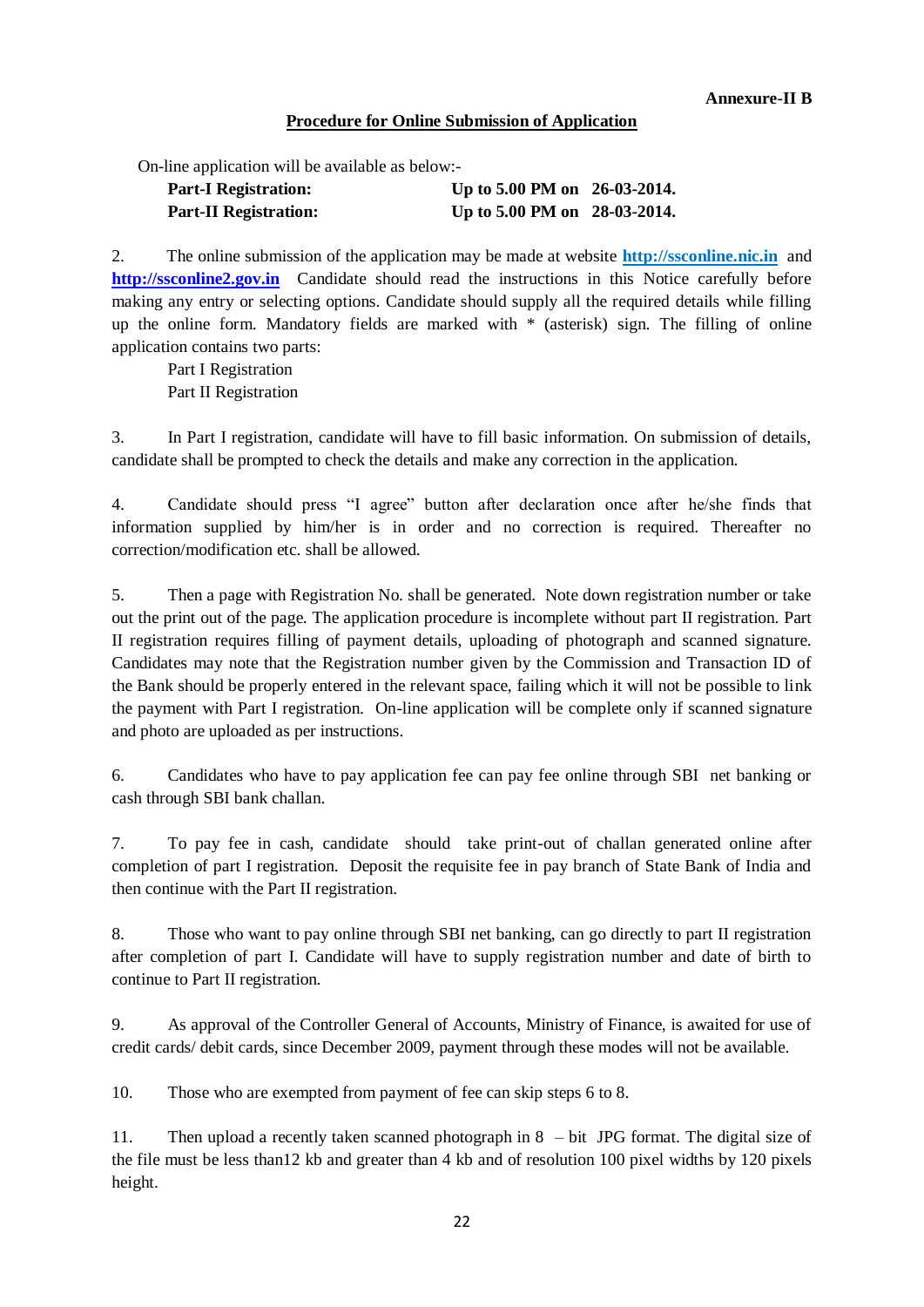12. Then upload your scanned signature in 8 – bit JPG format. The digital size of the file must be less than 12 kb and greater than 1 kb and of resolution 140 pixel width by 60 pixels height.

13. Candidates are advised to go through the instructions carefully before filling up the application form.

14. Request for change/correction in any particular in the Application Form shall not be entertained under any circumstances. The Staff Selection Commission will not be responsible for any consequence arising out of non acceptance of any correction/addition/deletion in any particular filled in application form whatever the reasons may be.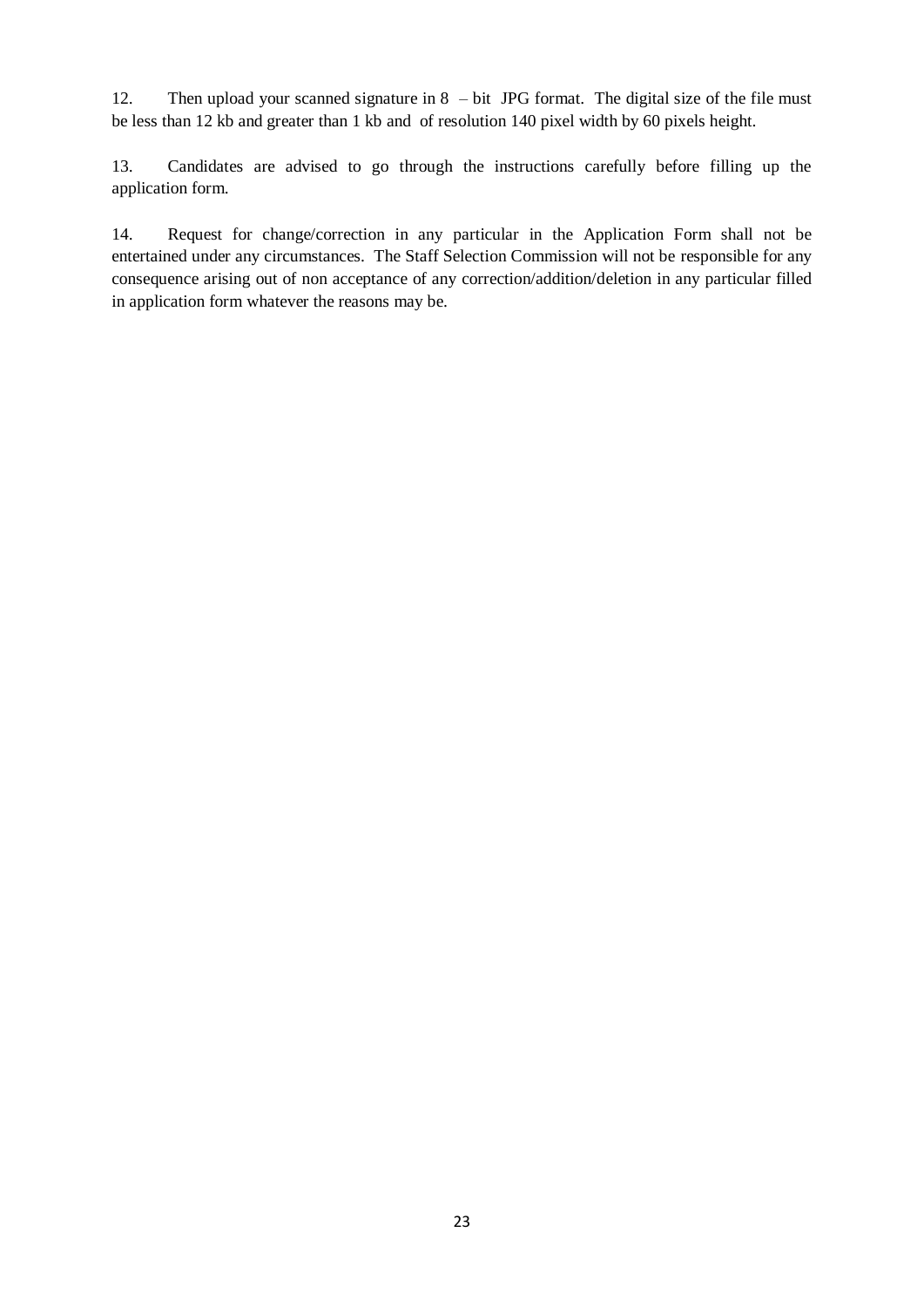#### **ANNEXURE-III**

# **FORM OF CERTIFICATE TO BE SUBMITTED BY CENTRAL GOVERNMENT CIVILIAN EMPLOYEES SEEKING AGE-RELAXATION**

(To be filled by the Head of the Office or Department in which the candidate is working). (Please see Para 4(B) of the Notice) It is certified that \*Shri/Smt./Km. \_\_\_\_\_\_\_\_\_\_\_\_\_\_\_\_\_\_\_\_\_\_\_\_\_\_\_\_ is a Central Government Civilian employee holding the post of \_\_\_\_\_\_\_\_\_\_\_\_\_\_\_\_\_\_\_\_\_\_\_\_\_in the pay scale of

Rs. \_\_\_\_\_\_\_\_\_\_\_\_\_\_\_\_\_\_\_\_\_\_\_\_\_\_\_\_ with 3 years regular service in the grade.

 There is no objection to his appearing for the Junior Engineers(Civil, Electrical etc.) Examination 2014 and/or interview cum personality test of the Examination.

> Signature \_\_\_\_\_\_\_\_\_\_\_\_\_\_\_\_\_\_\_ Name \_\_\_\_\_\_

> > Office seal

Place: Date: (\*Please delete the words which are not applicable.)

 **ANNEXURE- IV**

### **Form of Certificate for serving Defence Personnel**

I hereby certify that, according to the information available with me (No.)

\_\_\_\_\_\_\_\_\_\_\_\_\_\_\_\_\_\_\_\_\_\_\_\_\_\_\_\_\_\_\_\_\_\_\_\_ (Rank) \_\_\_\_\_\_\_\_\_\_\_\_\_\_\_\_\_\_\_\_\_\_\_ (Name) \_\_\_\_\_\_\_\_\_\_\_\_\_\_\_\_\_\_\_\_\_\_\_\_\_\_\_\_\_ is due to complete the specified term of his

engagement with the Armed Forces on the (Date)

 (Signature of Commanding Officer) Office Seal:

Place: Date: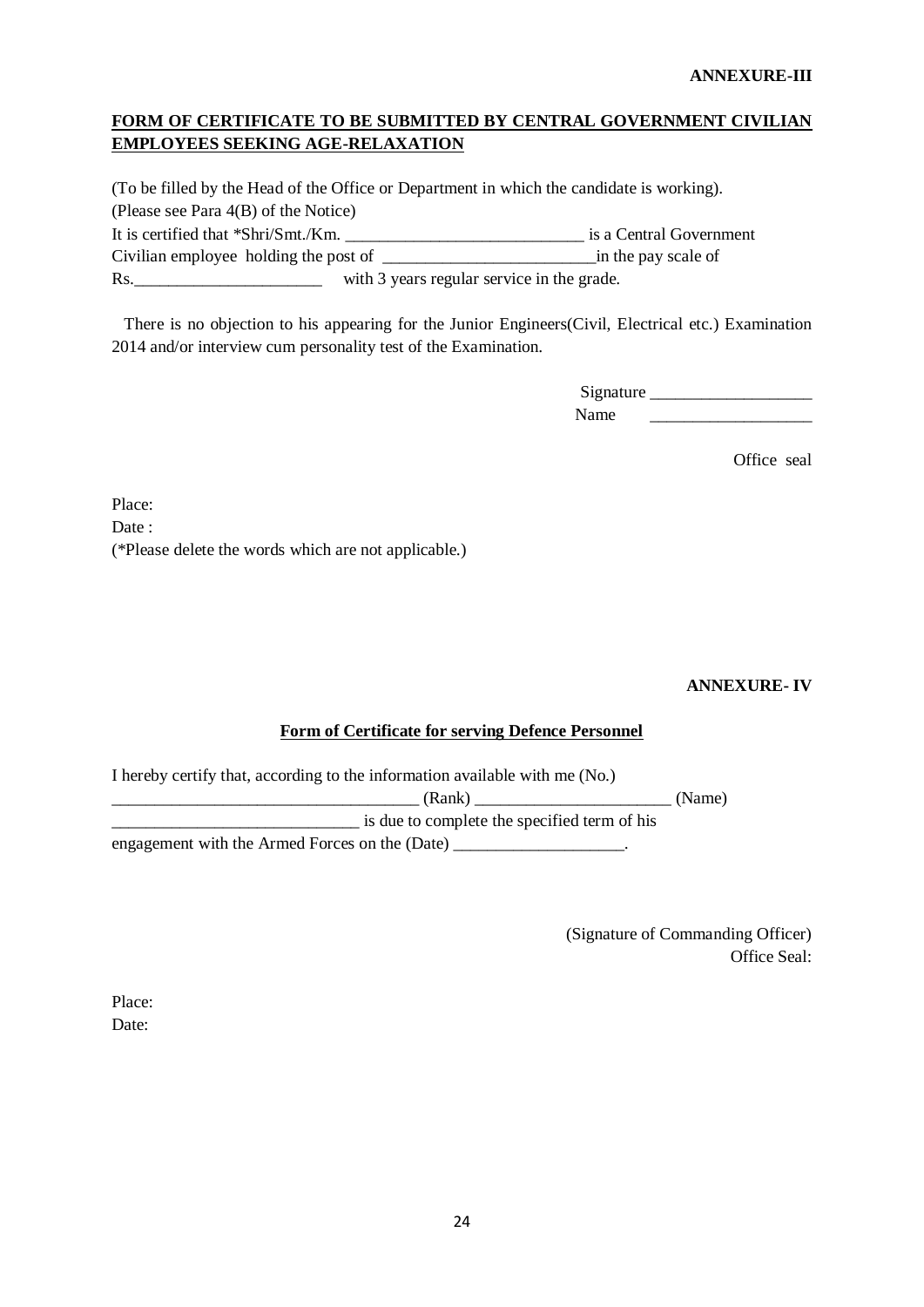#### **ANNEXURE-V**

#### **FORMAT FOR SC/ST CERTIFICATE**

A candidate who claims to belong to one of the Scheduled Caste or the Scheduled Tribes should submit in support of his claim an attested/certified copy of a certificate in the form given below, from the District Officer or the sub-Divisional Officer or any other officer as indicated below of the District in which his parents (or surviving parent) ordinarily reside who has been designated by the State Government concerned as competent to issue such a certificate. If both his parents are dead, the officer signing the certificate should be of the district in which the candidate himself ordinarily resides otherwise than for the purpose of his own education. Wherever photograph is an integral part of the certificate, the Commission would accept only attested photocopies of such certificates and not any other attested or true copy.

(The format of the certificate to be produced by Scheduled Castes and Scheduled Tribes candidates applying for appointment to posts under Government of India)

|           |                                                                                    |                               | of |                     | village/town/*in District/ |    |   | Division* |
|-----------|------------------------------------------------------------------------------------|-------------------------------|----|---------------------|----------------------------|----|---|-----------|
|           |                                                                                    | of the State/Union Territory* |    |                     |                            |    |   | belongs   |
| the<br>to |                                                                                    |                               |    | which is recognized |                            | as | a | Scheduled |
|           | Castes/Scheduled Tribes* under:-                                                   |                               |    |                     |                            |    |   |           |
|           | The Constitution (Scheduled Castes) order, 1950                                    |                               |    |                     |                            |    |   |           |
|           | The Constitution (Scheduled Tribes) order, 1950 _________________________________  |                               |    |                     |                            |    |   |           |
|           | The Constitution (Scheduled Castes) Union Territories order, 1951 *                |                               |    |                     |                            |    |   |           |
|           | The Constitution (Scheduled Tribes) Union Territories Order, 1951*                 |                               |    |                     |                            |    |   |           |
|           | As amended by the Scheduled Castes and Scheduled Tribes Lists (Modification)       |                               |    |                     |                            |    |   |           |
|           | order, 1956, the Bombay Reorganization Act, 1960 $\&$ the Punjab Reorganization    |                               |    |                     |                            |    |   |           |
|           | Act, 1966, the State of Himachal Pradesh Act 1970, the North-Eastern               |                               |    |                     |                            |    |   |           |
|           | Area(Reorganization) Act, 1971 and the Scheduled Castes and Scheduled Tribes       |                               |    |                     |                            |    |   |           |
|           | Order(Amendment) Act, 1976.                                                        |                               |    |                     |                            |    |   |           |
|           | The Constitution (Jammu & Kashmir) Scheduled Castes Order, 1956                    |                               |    |                     |                            |    |   |           |
|           | The Constitution (Andaman and Nicobar Islands) Scheduled Tribes Order, 1959 as     |                               |    |                     |                            |    |   |           |
|           | amended by the Scheduled Castes and Scheduled Tribes order (Amendment Act), 1976*. |                               |    |                     |                            |    |   |           |
|           | The Constitution (Dadra and Nagar Haveli) Scheduled Castes order 1962.             |                               |    |                     |                            |    |   |           |
|           | The Constitution (Dadra and Nagar Haveli) Scheduled Tribes Order 1962@.            |                               |    |                     |                            |    |   |           |
|           | The Constitution (Pondicherry) Scheduled Castes Order 1964@                        |                               |    |                     |                            |    |   |           |
|           | The Constitution (Scheduled Tribes) (Uttar Pradesh) Order, 1967 @                  |                               |    |                     |                            |    |   |           |
|           | The Constitution (Goa, Daman & Diu) Scheduled Castes Order, 1968@                  |                               |    |                     |                            |    |   |           |
|           | The Constitution (Goa, Daman & Diu) Scheduled Tribes Order 1968 @                  |                               |    |                     |                            |    |   |           |
|           | The Constitution (Nagaland) Scheduled Tribes Order, 1970 @                         |                               |    |                     |                            |    |   |           |
|           | The Constitution (Sikkim) Scheduled Castes Order 1978@                             |                               |    |                     |                            |    |   |           |
|           | The Constitution (Sikkim) Scheduled Tribes Order 1978@                             |                               |    |                     |                            |    |   |           |
|           | The Constitution (Jammu & Kashmir) Scheduled Tribes Order 1989@                    |                               |    |                     |                            |    |   |           |
|           | The Constitution (SC) orders (Amendment) Act, 1990@                                |                               |    |                     |                            |    |   |           |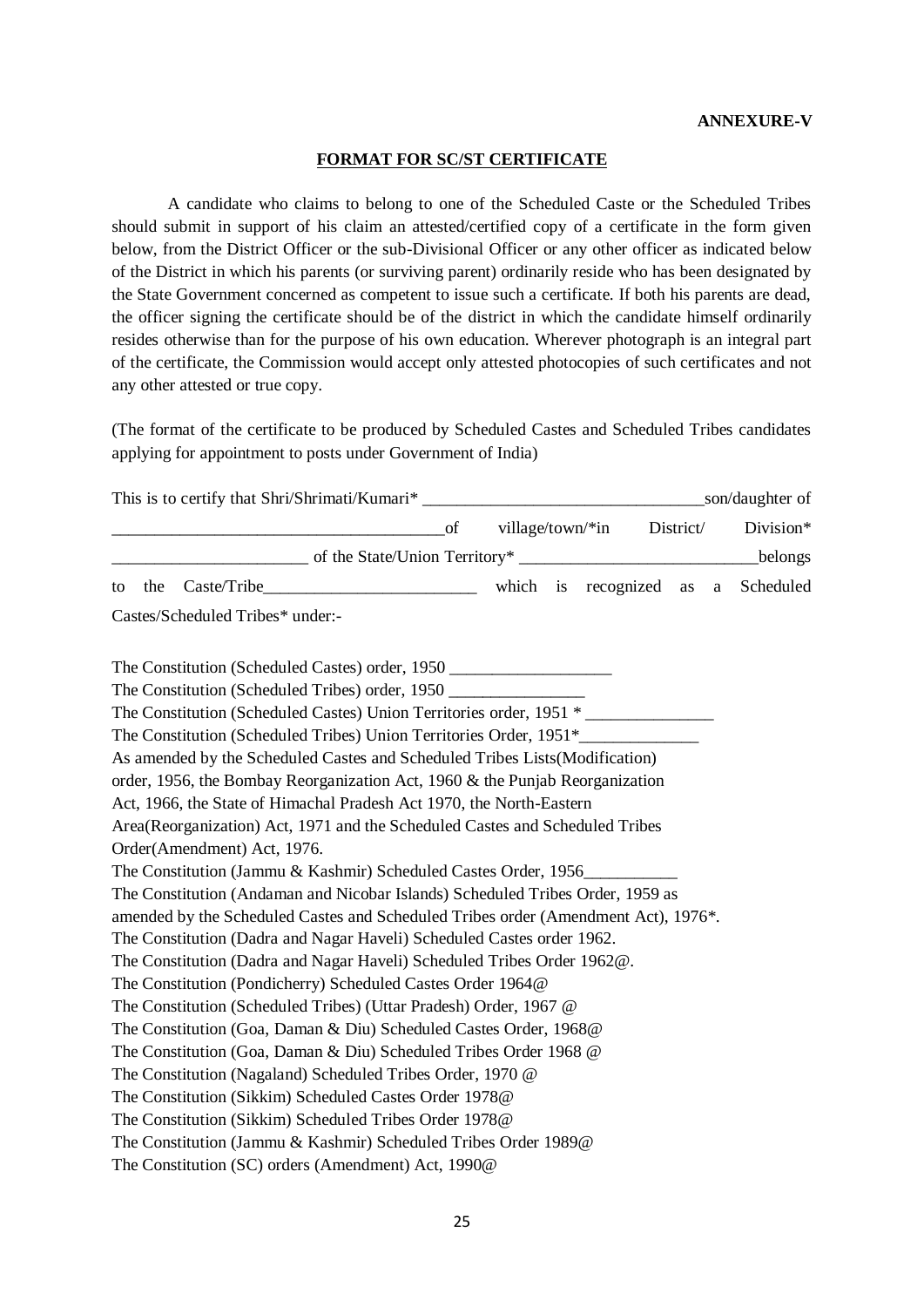The Constitution (ST) orders (Amendment) Ordinance 1991@ The Constitution (ST) orders (Second Amendment) Act, 991@ The Constitution (ST) orders (Amendment) Ordinance 1996

%2. Applicable in the case of Scheduled Castes, Scheduled Tribes persons who have migrated from one State/Union Territory Administration.

| Shri/Shrimati entertainments and the Father/mother entertainments and the Shrimati entertainments of                                                                                                                          |  |  |  |                                       |                       |     |
|-------------------------------------------------------------------------------------------------------------------------------------------------------------------------------------------------------------------------------|--|--|--|---------------------------------------|-----------------------|-----|
|                                                                                                                                                                                                                               |  |  |  |                                       |                       |     |
|                                                                                                                                                                                                                               |  |  |  |                                       |                       |     |
|                                                                                                                                                                                                                               |  |  |  |                                       |                       | the |
| Caste/Tribe which is recognized as a Scheduled                                                                                                                                                                                |  |  |  |                                       |                       |     |
| Caste/Scheduled Tribe in                                                                                                                                                                                                      |  |  |  | the State /Union Territory* issued by |                       |     |
| the 100 million and the contract of the contract of the dated 100 million and the contract of the contract of the contract of the contract of the contract of the contract of the contract of the contract of the contract of |  |  |  |                                       |                       |     |
| %3. Shri/Shrimati/Kumari and /or * his/ her family ordinarily reside(s) in village/                                                                                                                                           |  |  |  |                                       |                       |     |
|                                                                                                                                                                                                                               |  |  |  |                                       |                       |     |
|                                                                                                                                                                                                                               |  |  |  |                                       |                       |     |
|                                                                                                                                                                                                                               |  |  |  |                                       |                       |     |
|                                                                                                                                                                                                                               |  |  |  | Designation                           |                       |     |
|                                                                                                                                                                                                                               |  |  |  |                                       | (with seal of office) |     |
|                                                                                                                                                                                                                               |  |  |  |                                       |                       |     |

\* Please delete the words which are not applicable

@ Please quote specific presidential order

% Delete the paragraph which is not applicable.

NOTE: The term "ordinarily reside(s)" used here will have the same meaning as in section 20 of the Representation of the People Act, 1950.

\*\* List of authorities empowered to issue Caste/Tribe Certificates:

(i) District Magistrate/ Additional District Magistrate/ Collector/ Deputy Commissioner/ Additional Deputy Commissioner/ Dy.Collector/ Ist Class Stipendiary Magistrate/Sub-Divisional Magistrate/Extra-Assistant Commissioner/Taluka Magistrate/Executive Magistrate.

(ii) Chief Presidency Magistrate/Additional Chief Presidency Magistrate/Presidency Magistrate.

(iii) Revenue Officers not below the rank of Tehsildar.

(iv) Sub-Divisional Officers of the area where the candidate and/or his family normally resides.

NOTE: ST candidates belonging to Tamil Nadu state should submit caste certificate ONLY FROM THE REVENUE DIVISIONAL OFFICER.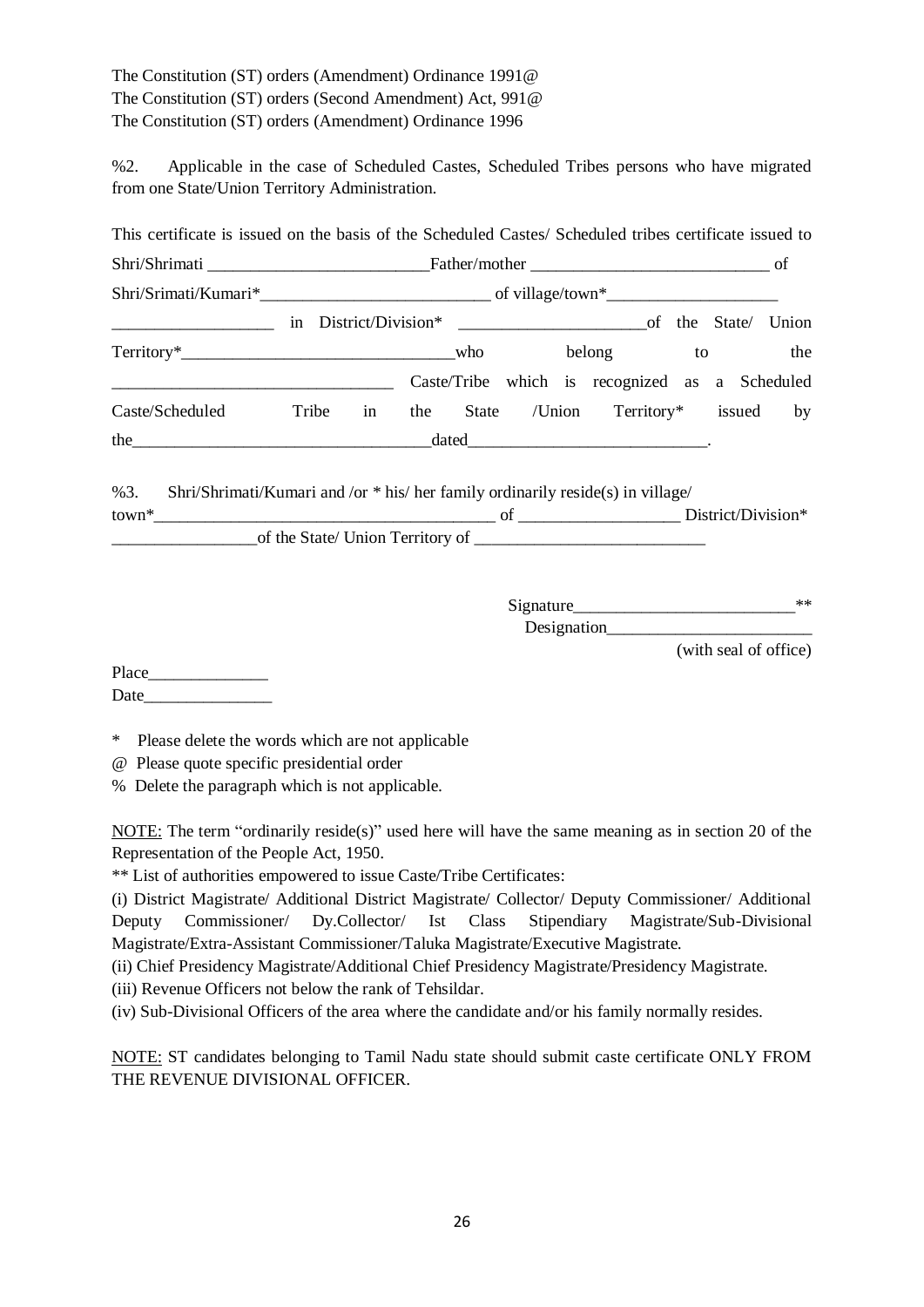## **(FORMAT OF CERTIFICATE TO BE PRODUCED BY OTHER BACKWARD CLASSES APPLYING FOR APPOINTMENT TO POSTS UNDER THE GOVERNMENT OF INDIA)**

|  | This is to certify that |                      | son/ | daughter of |     |
|--|-------------------------|----------------------|------|-------------|-----|
|  |                         | of village $\_\_$    |      |             |     |
|  |                         | District/Division    |      | 1n          | the |
|  |                         | State belongs to the |      | Community   |     |

which is recognized as a backward class under:

i) Resolution No. 12011/68/93-BCC dated the 10th September, 1993, published in the Gazette of India Extraordinary – Part I, Section I, No. 186 dated 13th September, 1993.

ii) Resolution No. 12011/9/94-BCC, dated 19.10.1994 published in Gazette of India extraordinary Part I Section I No. 163, dated 20th October, 1994.

iii) Resolution No. 12011/7/95-BCC dated the 24th May 1995 Published in the Gazette of India extraordinary Part-I Section I No. 88 dated 25th May, 1995.

iv) Resolution No.12011/96/94-BCC dated 9th March, 1996.

v) Resolution No. 12011/44/96-BCC, dated the 6th December, 1996, published in the Gazette of India – Extraordinary-part I, Section-I, No. 210, dated the 11th December, 1996.

vi) Resolution No.12011/13/97-BCC dated 3rd December, 1997.

vii) Resolution No.12011/99/94-BCC dated 11th December, 1997.

viii) Resolution No.12011/68/98-BCC dated 27th October, 1999.

ix) Resolution No.12011/88/98-BCC dated 6th December, 1999, published in the Gazette of

India, Extra Ordinary Part-I, Section-I No.270, 6th December, 1999.

x) Resolution No.12011/36/99-BCC dated 4th April, 2000, published in the Gazette of

India, Extra Ordinary Part-I, Section-I, No.71 dated 4th April, 2000.

xi) Resolution No.12011/44/99-BCC dated 21.9.2000, published in the Gazette of India,

Extra Ordinary Part-I, Section-I, No.210 dated 21.9.2000.

x) Resolution No.12011/36/99-BCC dated  $4<sup>th</sup>$  April 2000, published in the Gazette of India, Extra Ordinary Part.I Section-I No.71 dated 4<sup>th</sup> April 2000.

xi) Resolution No.12011/44/99-BCC dated 21-9-2000 published in the Gazette of India, Extra Ordinary Part-I Section-1 No.210 dated 21-9-2000.

xii) Resolution No.12015/9/2000-BCC dated 06<sup>th</sup> September 2001 published in the Gazette of India, Extra Ordinary Part-I Section-1 No.246 dated 06<sup>th</sup> September 2001.

xiii) Resolution No.12011/1/2001-BCC dated  $19<sup>th</sup>$  June 2003 published in the Gazette of India, Extra Ordinary Part-I Section-1 No.151 dated 20<sup>th</sup> June 2003.

xiv) Resolution No.12011/42002-BCC dated 13<sup>th</sup> January 2004 published in the Gazette of India, Extra Ordinary Part-I Section-1 No.9 dated 13<sup>th</sup> January 2004.

xv) Resolution No.12011/142002-BCC dated  $12<sup>th</sup>$  March 2007 published in the Gazette of India, Extra Ordinary Part-I Section-1 No.67 dated 12<sup>th</sup> March, 2007.

xvi) Resolution No.12015/2/2007-BCC dated  $18<sup>th</sup>$  August 2010.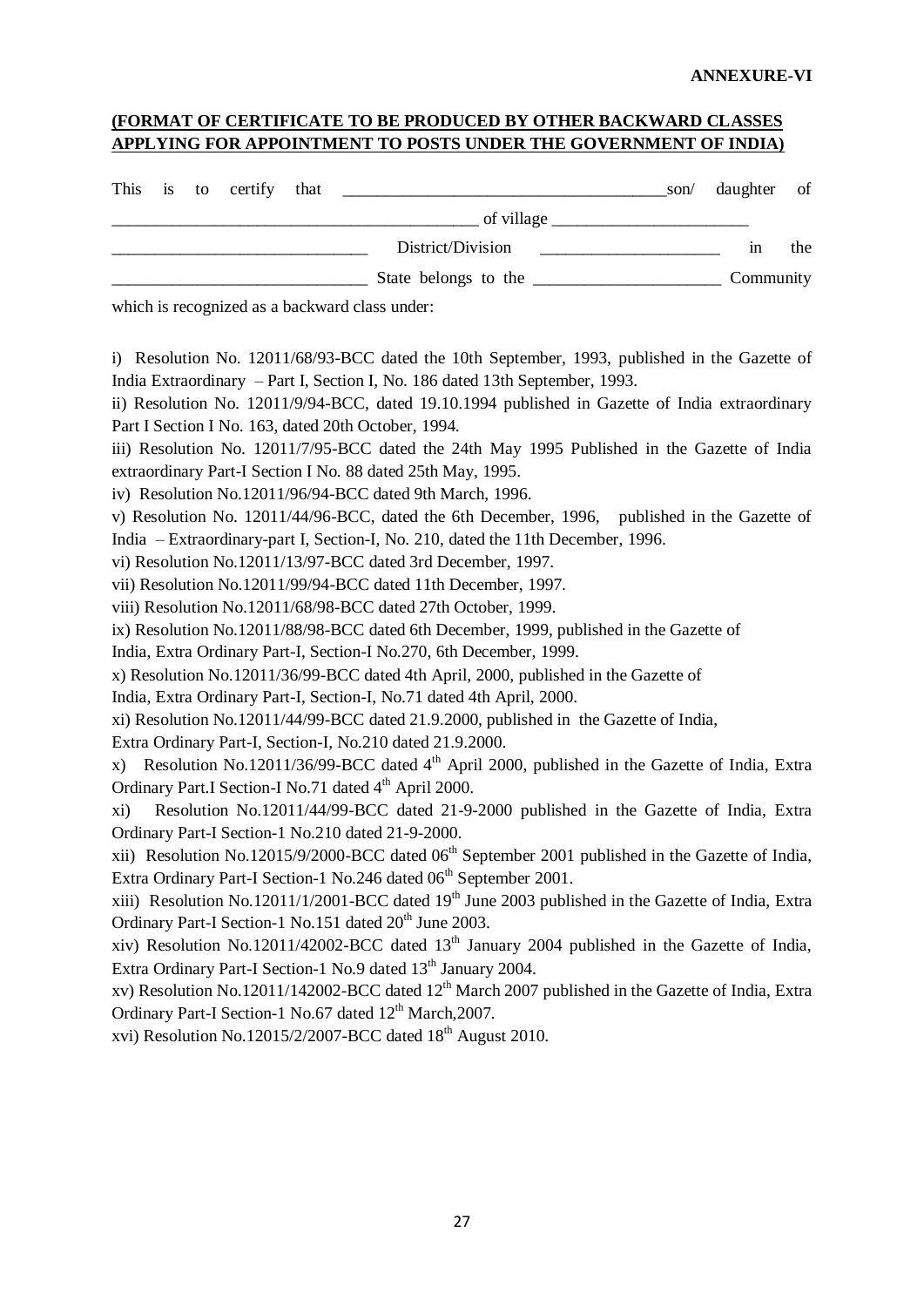District/Division of the State.

This is also to certify that he/she does not belong to the persons/sections (Creamy Layer) mentioned in column 3 of the Schedule to the Government of India, Department of Personnel & Training OM No. 36012/22/93-Estt. (SCT,) dated 08.09.1993 and modified vide Govt. of India Deptt. of Personnel and Training OM No. 36033/3/2004-Estt(Res) dated 09.03.2004, 14.10.2008 and OM No.36033/1/2013-Estt(Res) dated  $27<sup>th</sup>$  May 2013.

> District Magistrate or Deputy Commissioner etc.

Dated: Seal:

Note-I: (a) The term 'Ordinarily' used here will have the same meaning as in Section 20 of the Representation of the People Act, 1950.

- (b) The authorities competent to issue Caste Certificate are indicated below:-
	- (i) District Magistrate/Additional Magistrate/Collector/Dy. Commissioner/ Additional/ Deputy Commissioner/Deputy Collector/Ist Class Stipendary Magistrate/ SubDivisional Magistrate/Taluka Magistrate/ Executive Magistrate/Extra Assistant Commissioner (not below the rank of 1st Class Stipendiary Magistrate).
	- (ii) Chief Presidency Magistrate /Additional Chief Presidency Magistrate/ Presidency Magistrate.
	- (iii) Revenue Officer not below the rank of Tehsildar
	- (iv) Sub-Divisional Officer of the area where the candidate and/or his family resides.

NOTE-II: The candidate should furnish the relevant OBC certificate in the format prescribed for Central Government jobs as per Annexure-VI issued by the Competent Authority at the time of interview.

Note-III: The Certificates should have been obtained within three years before closing date of receipt of applications i.e.28-03-2014. Certificates issued upto the last tier of examination i.e. interview will also be accepted by the Commission.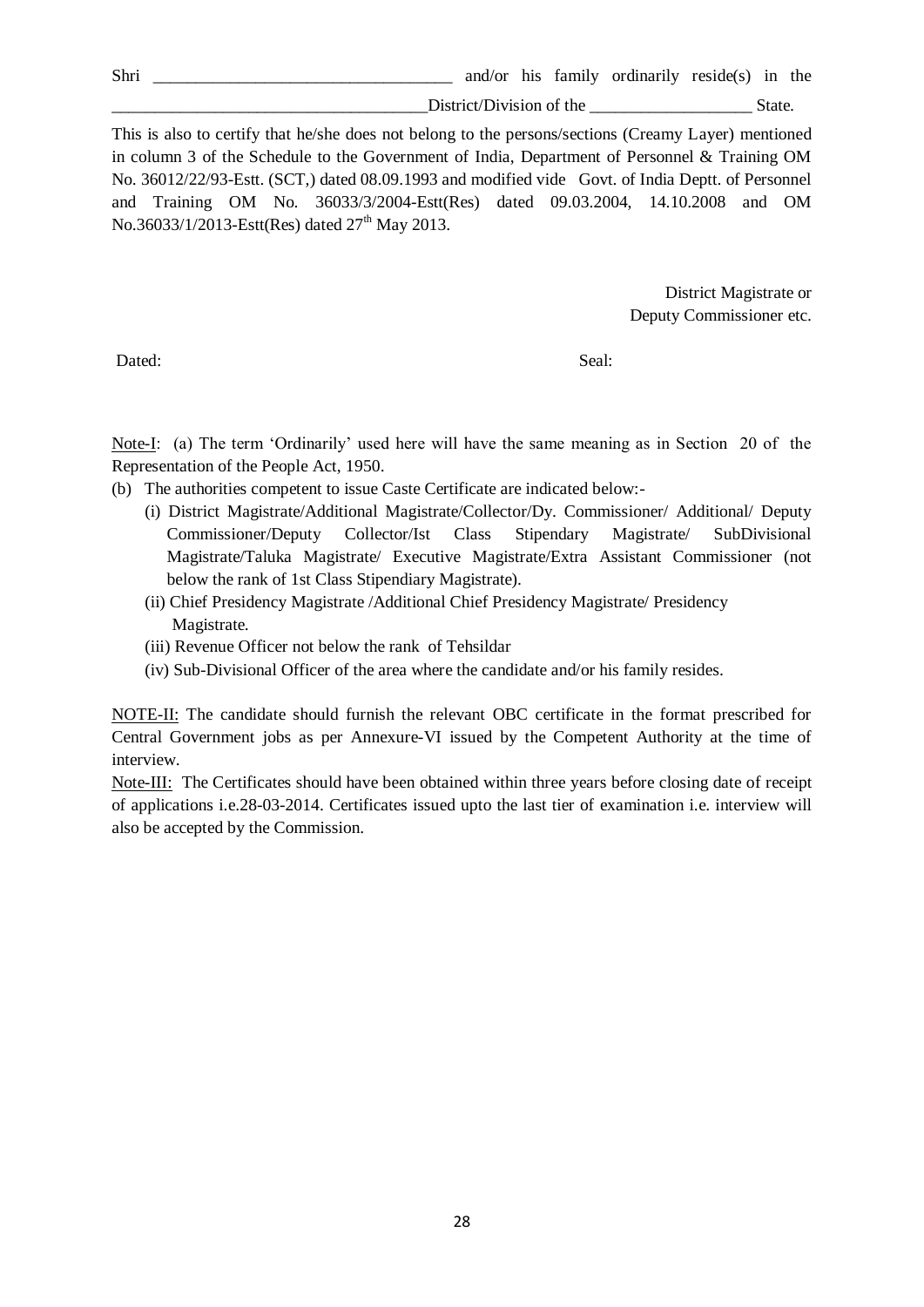# **ANNEXURE-VII**

# **NAME & ADDRESS OF THE INSTITUTE/HOSPITAL**

|                                                                                                                                                                                                                                                                       | Date <u>________________</u>                            |  |  |
|-----------------------------------------------------------------------------------------------------------------------------------------------------------------------------------------------------------------------------------------------------------------------|---------------------------------------------------------|--|--|
| <b>DISABILITY CERTIFICATE</b>                                                                                                                                                                                                                                         |                                                         |  |  |
|                                                                                                                                                                                                                                                                       |                                                         |  |  |
|                                                                                                                                                                                                                                                                       |                                                         |  |  |
|                                                                                                                                                                                                                                                                       |                                                         |  |  |
| A. Locomotor or cerebral palsy:<br>(i) BL-Both legs affected but not arms.                                                                                                                                                                                            | Affix here recent<br>attested photograph<br>showing the |  |  |
| (ii) BA-Both arms affected (a) Impaired reach                                                                                                                                                                                                                         | disability duly                                         |  |  |
| (b) Weakness of grip                                                                                                                                                                                                                                                  | attested by the<br>Chairperson of the                   |  |  |
| (iii) BLA-Both legs and both arms affected                                                                                                                                                                                                                            | medical board                                           |  |  |
| (iv) OL-One leg affected (right or left) (a) Impaired reach                                                                                                                                                                                                           |                                                         |  |  |
| (b) Weakness of grip                                                                                                                                                                                                                                                  |                                                         |  |  |
| (c) Ataxic                                                                                                                                                                                                                                                            |                                                         |  |  |
| (v) OA-One arm affected<br>(a) Impaired reach<br>(b) Weakness of grip                                                                                                                                                                                                 |                                                         |  |  |
| (c) Ataxic                                                                                                                                                                                                                                                            |                                                         |  |  |
| (vi) BH - Stiff back and hips (Cannot sit or stoop)                                                                                                                                                                                                                   |                                                         |  |  |
| (vii) MW - Muscular weakness and limited physical endurance.                                                                                                                                                                                                          |                                                         |  |  |
|                                                                                                                                                                                                                                                                       |                                                         |  |  |
| B. Blindness or Low Vision : (i) B-Blind<br>(ii) PB-Partially Blind                                                                                                                                                                                                   |                                                         |  |  |
| C. Hearing Impairment :<br>$(i)$ D-Deaf                                                                                                                                                                                                                               |                                                         |  |  |
| (ii) PD-Partially Deaf                                                                                                                                                                                                                                                |                                                         |  |  |
| ( DELETE THE CATEGORY WHICHEVER IS NOT APPLICABLE )<br>This condition is progressive/non-progressive/likely to improve/not likely to improve.<br>2.<br>Reassessment of this case is not recommended/is recommended after a period of ______________ years<br>months.* |                                                         |  |  |
| Percentage of disability in his/her case is _________________________ percent.<br>3.                                                                                                                                                                                  |                                                         |  |  |
| Sh./Smt./Kum* ______________________ meets the following physical requirements for<br>4.                                                                                                                                                                              |                                                         |  |  |
| discharge of his /her duties :-                                                                                                                                                                                                                                       |                                                         |  |  |
| (i) F-can perform work by manipulating with fingers.                                                                                                                                                                                                                  | Yes/No                                                  |  |  |
| (ii) PP-can perform work by pulling and pushing.                                                                                                                                                                                                                      | Yes/No                                                  |  |  |
| (iii) L-can perform work by lifting.                                                                                                                                                                                                                                  | Yes/No                                                  |  |  |
| (iv) KC-can perform work by kneeling and crouching.                                                                                                                                                                                                                   | Yes/No                                                  |  |  |
| (v) B-can perform work by bending.                                                                                                                                                                                                                                    | Yes/No                                                  |  |  |
| (vi) S-can perform work by sitting.                                                                                                                                                                                                                                   | Yes/No                                                  |  |  |
| (vii) ST-can perform work by standing.                                                                                                                                                                                                                                | Yes/No                                                  |  |  |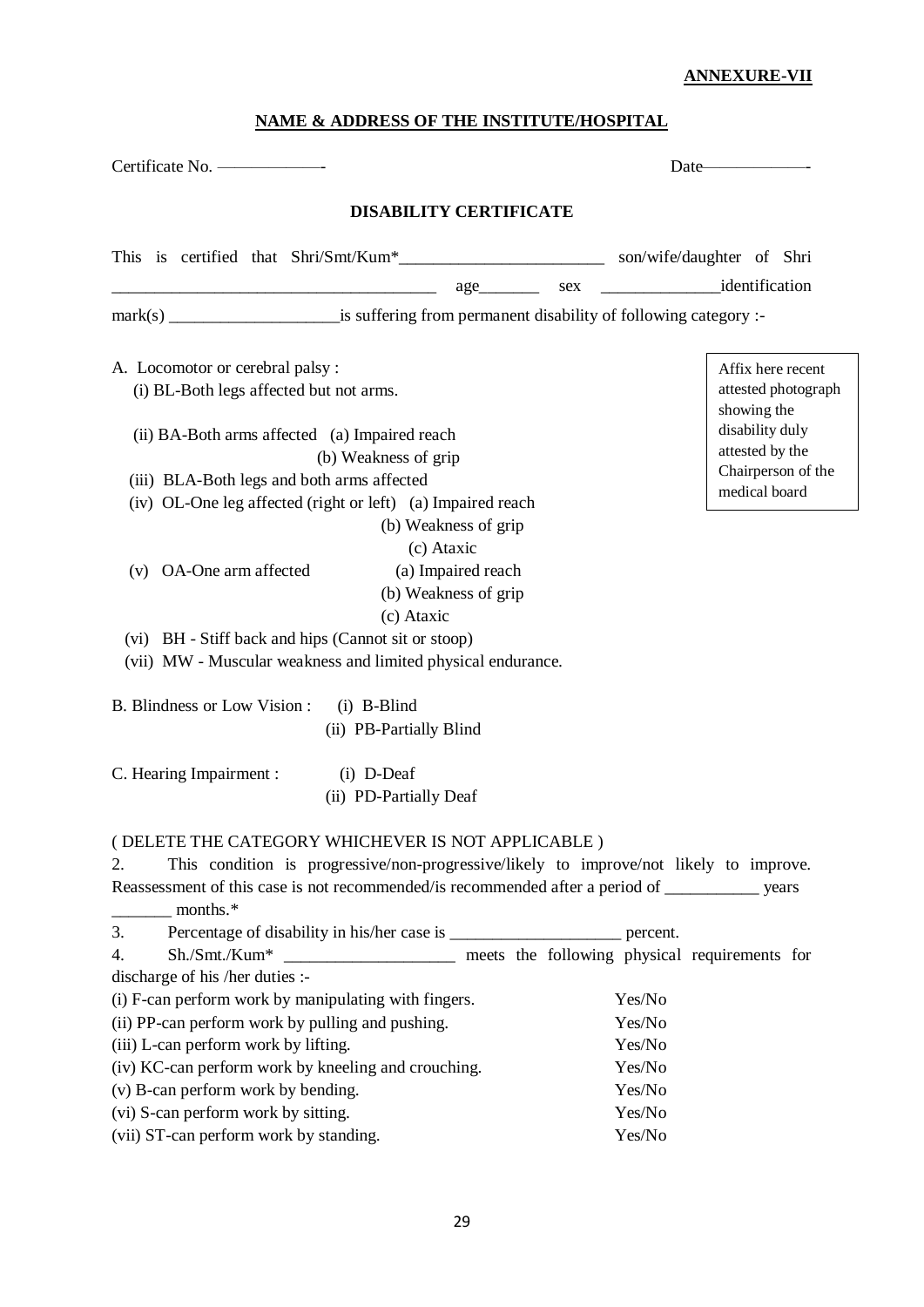| (viii) W-can perform work by walking.            | Yes/No |
|--------------------------------------------------|--------|
| (ix) SE-can perform work by seeing.              | Yes/No |
| (x) H-can perform work by hearing/speaking.      | Yes/No |
| (xi) RW-can perform work by reading and writing. | Yes/No |

 $(Dr.$  (Dr.  $(Dr.$   $(Dr.$ Member, Medical Board Member, Medical Board Chairperson, Medical Board

 Countersigned by the Medical Superintendent/ CMO/Head of Hospital (with seal)

\*Strike out which is not applicable.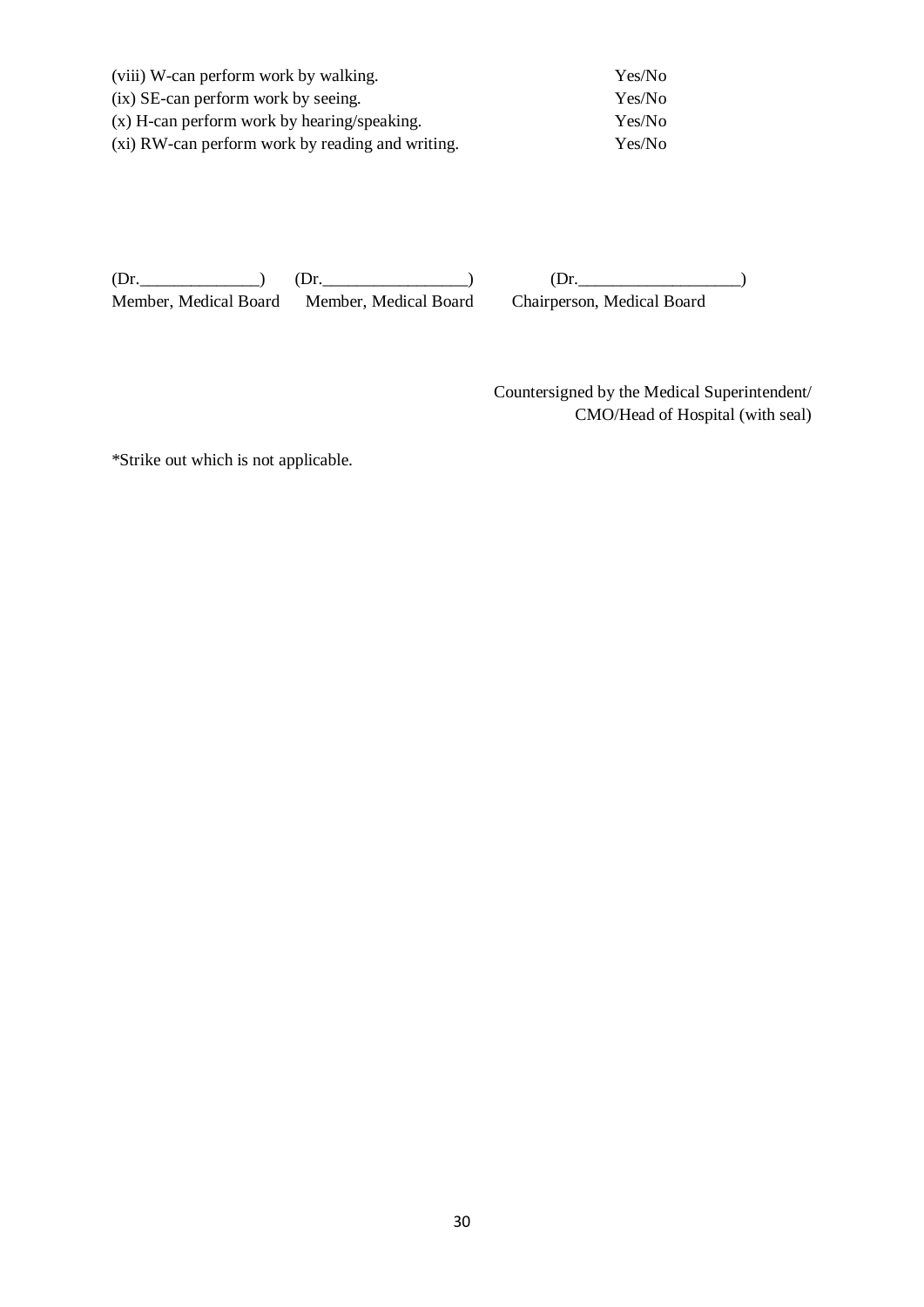| <b>Educational Qualification</b>                                                                                 | Code |
|------------------------------------------------------------------------------------------------------------------|------|
| Diploma                                                                                                          | 04   |
| ВE                                                                                                               | 13   |
| AMIE (Part A & Part B)                                                                                           | 15   |
| B.Sc. (Engg.)                                                                                                    | 16   |
| Graduation Certificate issued by Defence (Indian Army, Air Force, Navy)                                          | 19   |
| PG Diploma                                                                                                       | 24   |
| MA                                                                                                               | 25   |
| M.Com.                                                                                                           | 26   |
| M. Sc.                                                                                                           | 27   |
| M.Ed.                                                                                                            | 28   |
| <b>LLM</b>                                                                                                       | 29   |
| <b>ME</b>                                                                                                        | 30   |
| M. Tech.                                                                                                         | 31   |
| M. Sc. (Engg.)                                                                                                   | 32   |
| <b>MCA</b>                                                                                                       | 33   |
| <b>MBA</b>                                                                                                       | 34   |
| Others                                                                                                           | 35   |
| Intermediate Examination in Buildings and Quantity Surveying Sub-Div.II<br>of the Institute of Surveyors(India)  | 36   |
| Direct Final Examination in Buildings and Quantity Surveying Sub.Div.II of<br>the Institute of Surveyors (India) | 37   |

# Essential Educational Qualification Code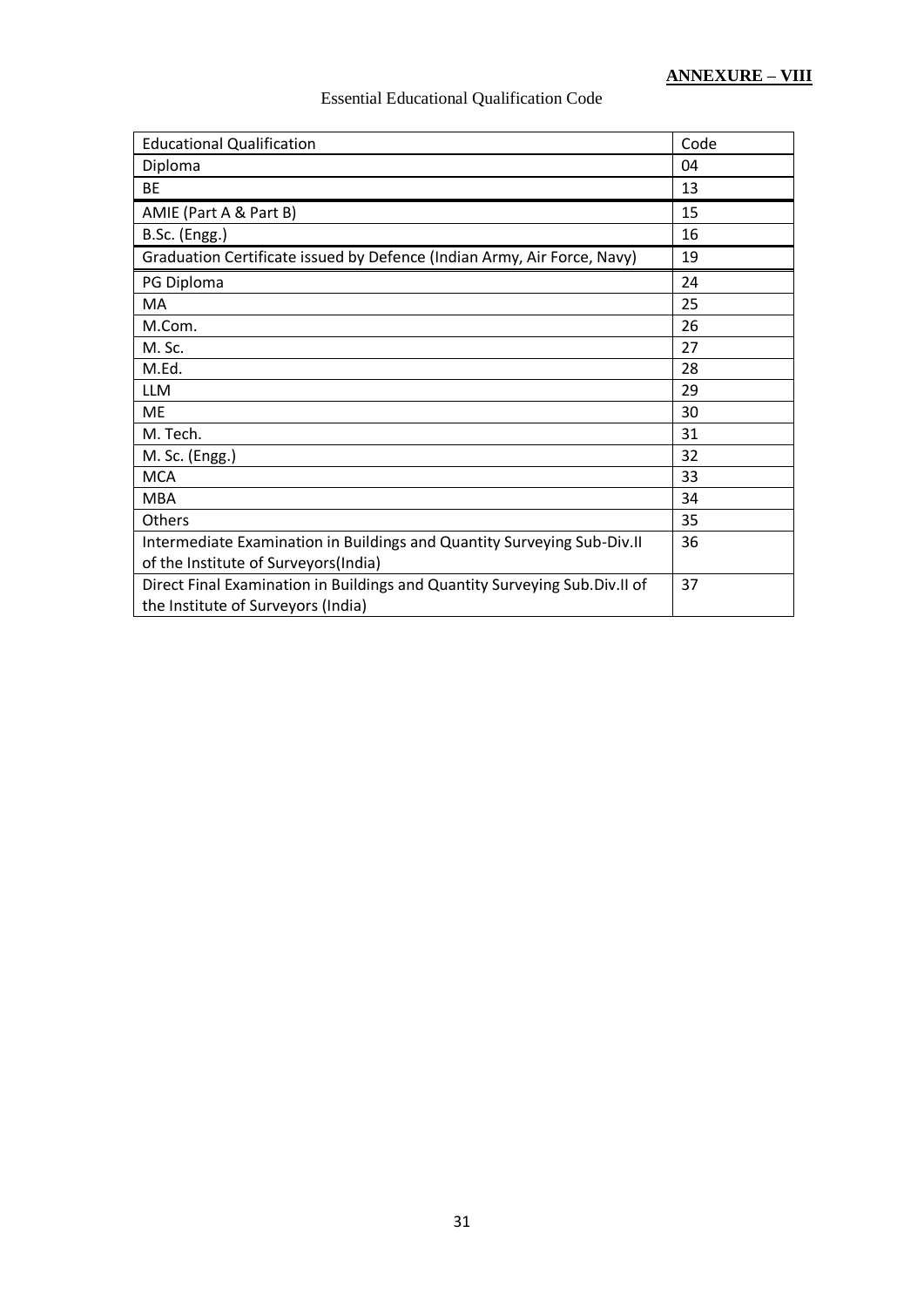Subject Code for Educational Qualification

| Subject of Educational Qualification                                   | Code |
|------------------------------------------------------------------------|------|
| <b>Civil Engineering</b>                                               | 16   |
| <b>Electrical Engineering</b>                                          | 17   |
| <b>Mechanical Engineering</b>                                          | 18   |
| <b>Electronics Engineering</b>                                         | 19   |
| <b>Electronics &amp; Power Engineering</b>                             | 20   |
| <b>Electronics &amp; Communication Engineering</b>                     | 21   |
|                                                                        | 22   |
| Electrical and Instrumentation Engineering                             |      |
| <b>Agriculture Engineering</b>                                         | 23   |
| <b>Computer Science</b>                                                | 24   |
| <b>Computer Application</b>                                            | 25   |
| <b>Information Technology</b>                                          | 26   |
| Others                                                                 | 48   |
|                                                                        |      |
| <b>Electrical &amp; Electronics Engineering</b>                        | 49   |
| <b>Electrical/Power Engineering</b>                                    | 50   |
| Civil & Structural Engineering                                         | 51   |
| Civil and Rural Engineering.                                           | 52   |
| Mechanical Engineering with specialization in Production Engineering   | 53   |
| Mechanical Engineering with specialization in Power Plant Engineering. | 54   |
| Mechanical Engineering with specialization in Tool Tech Engineering.   | 55   |
| Civil Engineering with specialization in Architecture & Town Planning. | 56   |
| Civil Engineering with specialization in Public Health Engineering.    | 57   |
| Civil Engineering (N.C)                                                | 58   |
| Civil Engineering (Water & Power Resources)                            | 59   |
| <b>Civil Engineering (Water Resources)</b>                             | 60   |
| Civil Engineering (Construction)                                       | 61   |
| Civil Engineering (Environmental Pollution & Control)                  | 62   |
| <b>Mechanical Engineering (Production)</b>                             | 63   |
| <b>Mechanical Engineering (Maintenance)</b>                            | 64   |
| Mechanical Engineering (Automobile)                                    | 65   |
| Post Graduation in Engineering                                         | 66   |
| <b>Building &amp; Quantity Surveying</b>                               | 67   |